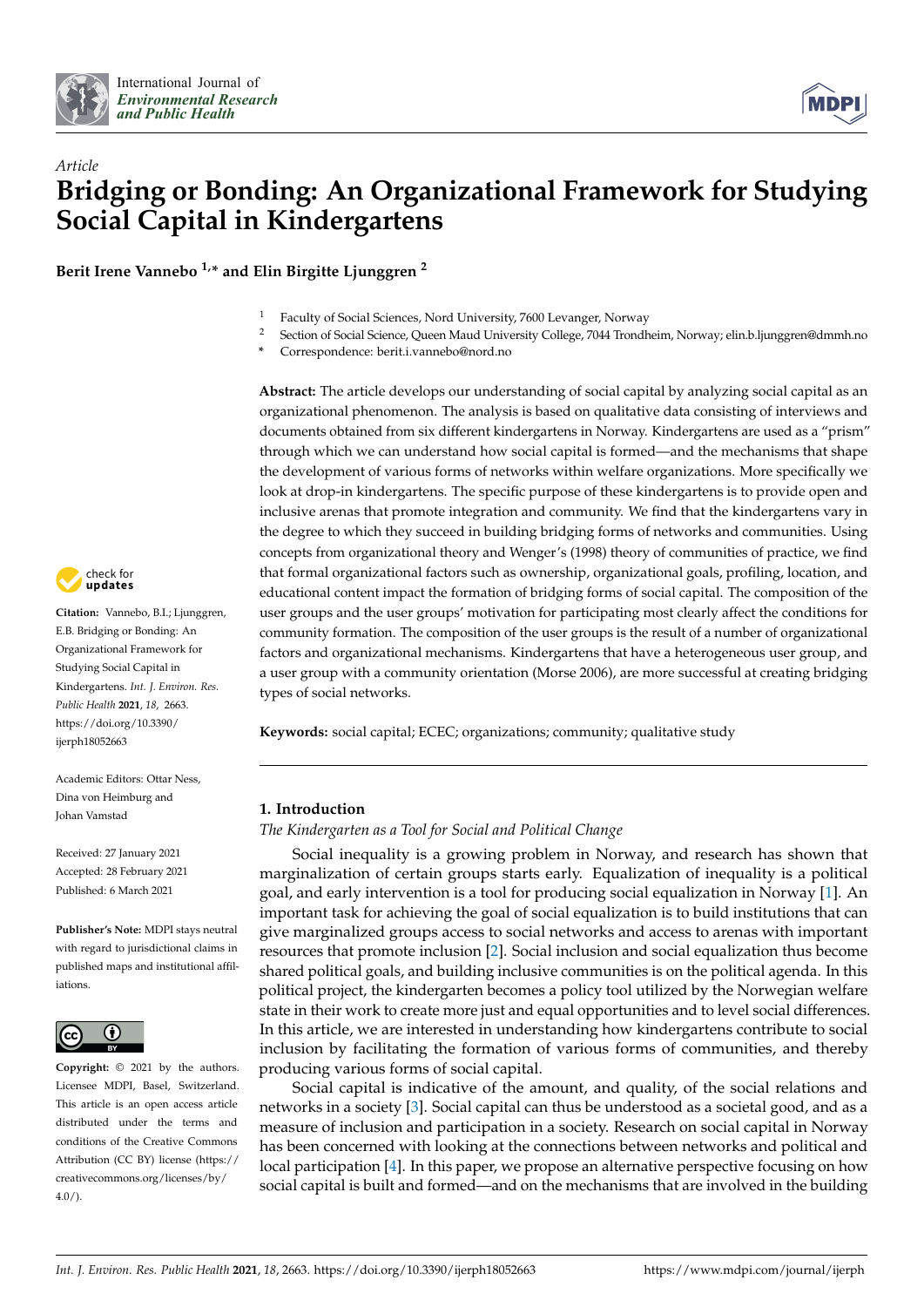of different forms of social capital inside organizations with social and political goals. We look at these organizations as unique community arenas, and analyze the organizational frameworks that facilitate the building of social capital inside organizations. Social capital can be produced or deteriorate, and several key organizational features determine which processes unfold. We can thus see organizations as sociopolitical tools that can both facilitate and hinder the production of social capital.

Social capital is a concept that can be used analytically to study a range of phenomena, but so far it has not been used to study kindergartens as organizations. The connection between social capital and a strong and democratic civic society has been a focus of many studies [\[5–](#page-22-4)[7\]](#page-22-5). Several have also researched the linkages between organizational membership and social capital, looking especially at connections between voluntary organizations and local networks  $[4,8]$  $[4,8]$ . We know less about what organizations do to build social capital, and about how organizations such as kindergartens can facilitate the building of various forms of social capital. In this article, we focus on the organizational features—the formal and informal structures—that impact how kindergartens organize the building of communities and networks. We look at which organizational features are crucial for the building of social capital in kindergartens, and which ensure that kindergartens become open and communal arenas. By focusing on how social capital is produced in kindergartens, this article contributes to research on the importance of social capital for combating social inequality, and to research on the political and social functions that kindergartens serve and their role in creating inclusive communities.

Several have written on the importance of cross-sectorial collaborations in strengthening and supporting early intervention among marginalized children and families [\[9](#page-22-7)[,10\]](#page-22-8). There is, however, less research on drop-in kindergartens as arenas for integration and inclusion [\[11](#page-22-9)[,12\]](#page-22-10). Drop-in kindergartens are particularly suited as cases to examine. These kindergartens provide us with a "prism" by which to study the connection between the building of social capital and attaining political welfare goals as they 1) have as a goal to contribute to building networks among minorities in—and include minorities in—Norwegian society, 2) rely on cross-sectorial collaborations between different agencies and collaboration between the public and the voluntary sector, and 3) mirror a development towards more "customer-oriented" welfare services and towards the building of open public arenas for meeting and building new forms of community. We thus chose to look at how these kindergartens—which are defined as open and inclusive forms of community—facilitate the building of different forms of social capital. Our research questions in this article are as follows:

*Which kinds of communities are built in drop-in kindergartens? How do differences in ways of organizing kindergartens impact which forms of social capital can be built in these organizations?*

#### **2. Theory**

#### *2.1. Social Capital as a Resource*

Research on social capital in Norway has focused on the importance of social networks for minority groups' inclusion and participation in Norwegian society [\[2](#page-22-1)[,4](#page-22-3)[,13](#page-23-0)[,14\]](#page-23-1). At the start of 2020, immigrants constituted 14,7 percent of the Norwegian population [\[15\]](#page-23-2). The government emphasizes the importance of including and integrating the immigrant population. Social capital is especially important as a resource for including minorities, and ensuring that minorities participate, in local communities and organizations [\[7,](#page-22-5)[8\]](#page-22-6). Research has also shown that a strong civic society is important, and that a society in which a large amount of people are engaged in voluntary or organizational networks facilitates the building of new communities where people can experience a sense of belonging and organizations built on principles of participatory democracy [\[16](#page-23-3)[–18\]](#page-23-4). Research has also been concerned with a third form of social capital—linking social capital—which describes networks as relations of trust between individuals and institutional actors [\[19\]](#page-23-5). These perspectives focus on the role of the public in building social capital, on networks that are initiated by public agencies and institutions, or on areas were public institutions are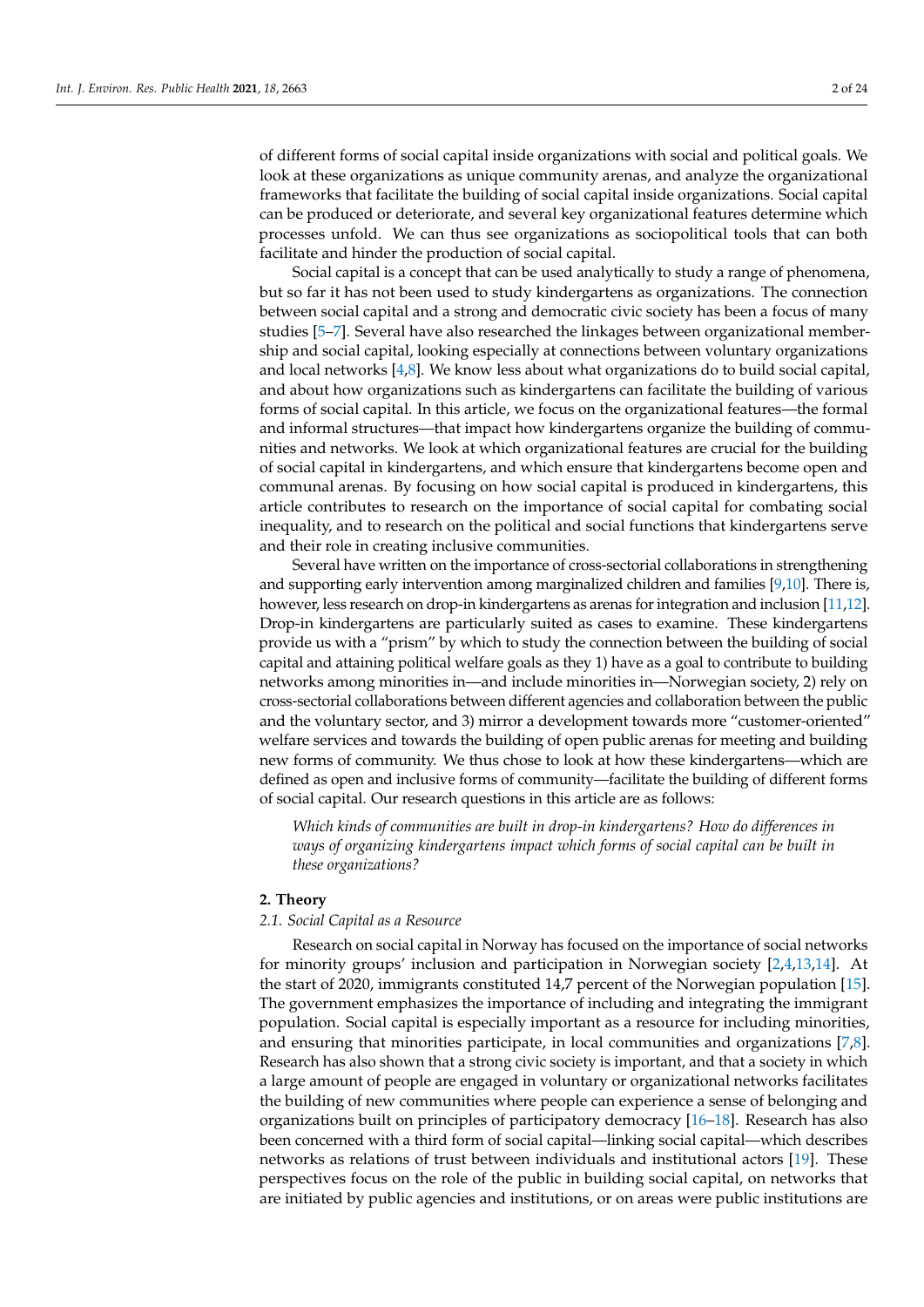partaking in establishing networks [\[7,](#page-22-5)[20\]](#page-23-6). It is becoming increasingly important to design new solutions where residents themselves participate in co-creation and the building of care-oriented communities to complement traditional welfare services [\[21\]](#page-23-7). By ensuring that organizations are able to maintain and build social capital among residents, a local community can be developed and strengthened, and one can prioritize measures and activities that attend to the needs of the community. Organizations can, in this way, become tools for policy and produce societal benefits.

Different groups participate in a range of networks where they share a set of common interests or values. These networks constitute a resource, a form of capital, as they give access to goods (material, social, and cultural) that participants in the networks can benefit from. Social networks are referred to as capital because they provide access to resources through networks we can access information, influence or power, and new connections. Reproduction of inequality, and the concept of social capital, are thus linked to ideas about the investment in and accumulation of goods [\[22\]](#page-23-8). Access to capital is inherently linked to equalization of social inequality. By including individuals in networks, they can get access to more resources and goods, which can contribute to social mobility and social equalization. Social capital can, however, also be destructive, and is thus not always a resource for mobility [\[3\]](#page-22-2).

Putnam distinguishes between two forms of social capital—bonding and bridging social capital [\[6\]](#page-22-11). Putnam describes bonding social capital as networks that are closeknit, continuous, and strong. These networks are comprised of individuals with similar backgrounds; they are often homogeneous and resemble a community of like-minded people. These networks can thus also seem excluding by only including those who share similar characteristics. Bridging social capital are networks that are looser and weaker, and they often comprise individuals who belong to different networks, and individuals who have different backgrounds and different cultural, social, and economic resources. Bridging types of networks bring together individuals from various networks and individuals with various characteristics, and they are thus often more inclusive. All forms of social capital are important as resources—for individuals and for societies. However, Putnam is mainly concerned with bridging forms of networks and social capital, as these enable the creation of new forms of community and provide individuals from marginalized communities with access to a broader spectrum of resources than those available in bonding forms of networks. Access to social capital can be linked to opportunities in different arenas, such as education and the labor market, and can also impact different groups' access to health-promoting initiatives [\[3,](#page-22-2)[23\]](#page-23-9). Ideally, welfare and political organizations—such as drop-in kindergartens—should facilitate the building of bridging forms of social capital and networks.

Access to different kinds of networks is often not equally distributed between minorities and the majority. Individuals who have little social capital also often experience having less of other forms of capital, at the same time as individuals with low education or low income experience difficulties in accessing networks with important resources. Groups that are marginalized also often experience that it is easier to gain access to bonding forms of networks where they connect with individuals that are similar to them, and their networks are more often homogenous. Individuals from minorities also often participate in networks where participants have in common that they experience a lack of resources, stigmatization, and exclusion [\[24\]](#page-23-10). Several have argued that access to bridging forms of social capital is critical to combat social inequality, and to stimulate social mobility [\[23](#page-23-9)[,24\]](#page-23-10). Coleman was especially concerned with the connection between social networks and educational performance. According to Coleman, the key to educational performance is access to local communities with continuous networks that provide access to critical resources. Bonding networks thus have a tendency to reproduce inequality by limiting access to new networks that provide access to new arenas and possibilities for social mobility. Bonding networks thus often become a "strategy for survival, without much impact on individuals' or groups' situation" [\[4\]](#page-22-3) (our translation). It is thus important to look at the composition of user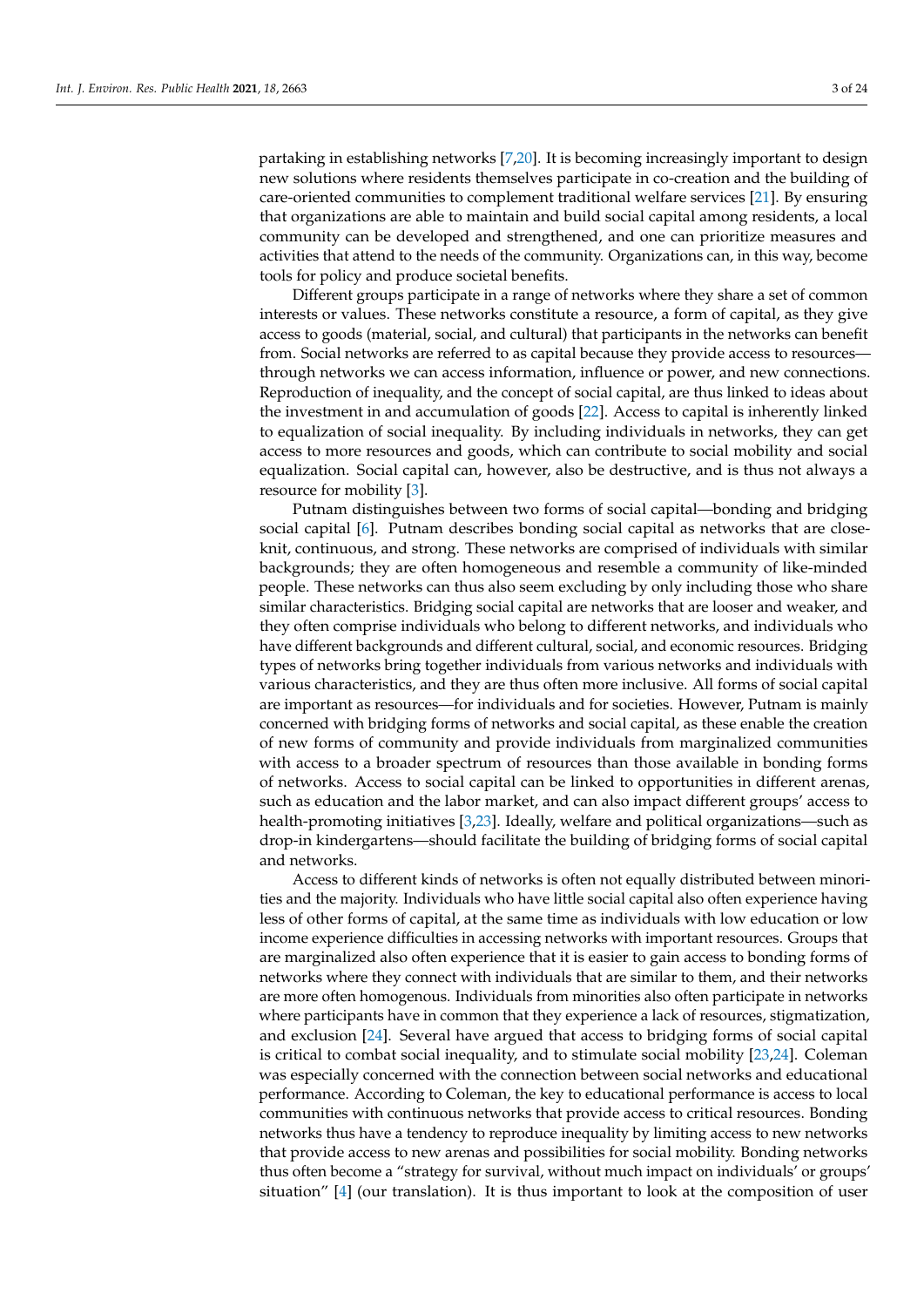groups in an organization—such as kindergartens—to understand the conditions that facilitate, or hinder, the building of bridging forms of networks and communities.

There is a connection between social capital and community. Community we here see as relatively stable relations between individuals who in various ways meet and interact [\[25\]](#page-23-11). Community comprises different networks of individuals who bring with them a range of resources, and different communities provide access to different forms of social capital. Community thus forms the basis for the building of social capital, and social capital is accumulated and activated in communities.

Similarly, different forms of social capital facilitate the building of different forms of community. Bonding social capital facilitates the building of what we here call "bonding communities," and bridging social capital facilitates the building of "bridging communities." Bonding and bridging communities are characterized by different forms of activated social capital. Bridging communities can be understood as inclusive communities communities that bring together individuals with different resources and that provide room for diversity. Bridging communities are characterized by individuals with different social and cultural backgrounds; they are characterized by heterogeneity. Bonding communities are characterized by participants with homogenous characteristics and resources. As bridging and bonding communities provide access to different kinds, and amounts, of resources, they also create different conditions for social mobility. Theoretically, we can expect that communities characterized by heterogeneity—to a greater extent than communities characterized by homogeneity—will be characterized by bridging forms of social capital. Participation in bridging communities provides access to a greater diversity of resources and thus, to a larger extent, contributes to combatting social inequality. Following this we can also expect that homogeneous communities will be characterized by bonding social capital, and more often contribute to the reproduction of social inequality rather than to social mobility.

By studying different forms of community—and the social networks that characterize these—we can understand better how social capital is built, reproduced, and activated. It is thus especially interesting to analyze different forms of community and their composition in order to understand the mechanisms involved in the formation of social capital.

Organizations are places where communities are built [\[26\]](#page-23-12). Organized and informal networks are both forms of social capital, and are often a result of individuals' and groups' strategies for gaining access to different arenas, or for strengthening their position in society. Participation in social networks can take place through formal organizational memberships, but also in a range of informal arenas. Research has shown that it is important that organizations are visible and that they are actively encouraging members to network, participate, and contribute  $[4]$ . In this article we analyze how organizations facilitate the building of networks, and which features of organizations facilitate the building of bridging and inclusive communities. Drop-in kindergartens are organizations that have as their specific purpose to form bridging communities. It is thus especially interesting to analyze the organizational mechanisms or conditions that facilitate the building of bridging social capital in these kindergartens, and focus on how different organizational conditions form the basis for the formation of different forms of community.

#### *2.2. Organizations and the Building of Inclusive Communities*

We focus here on organizations as a context for the building of social capital. In order to create open meeting spaces that promote participation and inclusion in the larger society, activities have to be organized in such a way that democratic processes are possible.

Morse pointed to how public organizations can promote participation and integration by enabling meetings between systems and citizens [\[27\]](#page-23-13). Creating a common mentality and a wish among the participants to contribute to the community is also absolutely necessary for an organization to become inclusive (Follett, in Morse) [\[27\]](#page-23-13). However, organizations provide different conditions for participation, and these partly depend on participants' prerequisites and motivations. Building an organizational structure for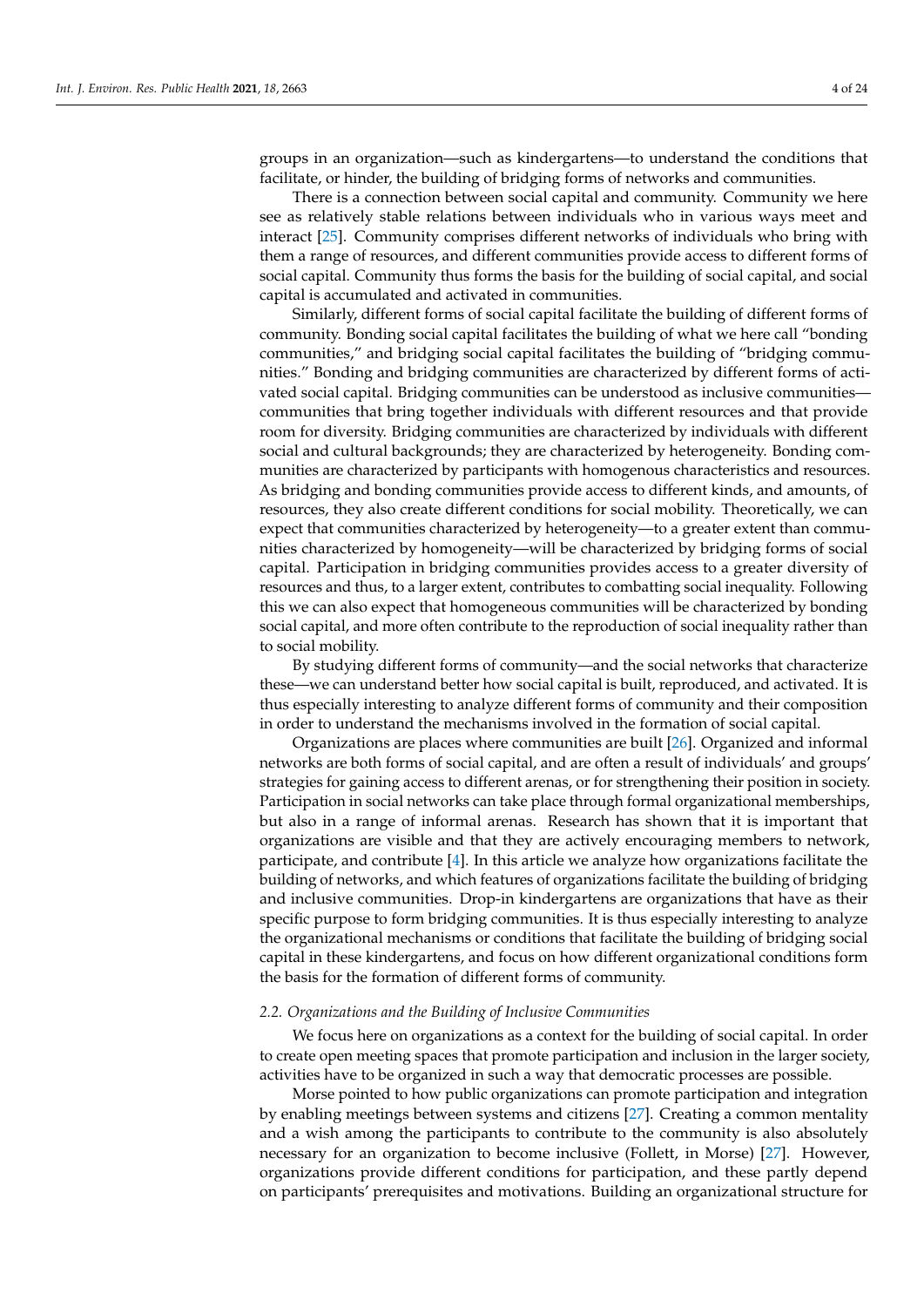participation such as an open meeting space, which attracts participants who do not have the motivation for, or the intention of, democratic participation is doomed to fail [\[27\]](#page-23-13). Organizations should therefore, in their work to encourage integration and participation, facilitate dialogue among their participants. Dialogue was seen by Follett as central to developing integrated groups, especially when groups comprise participants with a lot of different characteristics (Follett, in Morse) [\[27\]](#page-23-13). For organizations with ambitions to build bridging forms of social capital across cultural and social divisions, it is especially important to facilitate dialogue between members. Regular face-to-face meetings are important in the socialization of participants into an organization, as well as providing opportunities for groups to mobilize and participate vis a vis governmental agencies in organized arenas (Follett, in Morse) [\[27\]](#page-23-13) (p. 7).

Research on organizations has been concerned with generating communities [\[26\]](#page-23-12). Wenger looked at organizational processes and mechanisms that facilitate the building of "communities of practice"—communities that are created inside organizations among colleagues [\[26\]](#page-23-12). Wenger was mainly concerned with how work communities are built and maintained, but similar mechanisms can explain how communities are built in other organizational contexts and between users [\[26\]](#page-23-12).

Work communities and user communities are both expressions of what Wenger described as learning communities. Wenger put an emphasis on understanding how learning communities are created, and described organizational learning as maintaining and developing communities of practice [\[26\]](#page-23-12) (p. 8). Three mechanisms characterize communities of practice, and are particularly important for creating a common mentality inside communities that are heterogeneous. Communities of practice are, first and foremost, built as a result of engaged participants who participate in activities that gather and maintain a community. It is thus important to have mutual participation among participants. Inclusion is key in order for participants to be able to engage and partake in a community, and mutual participation and engagement in a community leads to participants experiencing a sense of belonging in the community [\[26\]](#page-23-12) (p. 74). It thus takes work to create a community of practice that is based on inclusion and participation, especially when a group consists of individuals with different but complementary characteristics and skills (communities that Wenger referred to as "complementary communities"). Wenger described communities as consisting of people who have similar and overlapping characteristics and skills as "overlapping communities." In both of these forms of communities—overlapping (homogeneous) and complementary (heterogenous) communities—building community through mutual participation is important, as this is what "connects participants in ways that can become deeper than more abstract similarities in terms of personal features or social categories" [\[26\]](#page-23-12) (p. 76).

The other mechanism that is important is negotiations between participants over common activities, and commitments to the community that are made visible through participation in these activities. Connecting around common activities is thus essential for building community. When participants share a common commitment to the activities and routines and a common understanding of the purpose of interaction, this facilitates the development of a sense of belonging and mutual commitments to the community they partake in (Wenger referred to this as "accountability"). When studying organizations, such as kindergartens, it thus becomes important to look at the activities of the organization and the ways in which these contribute to building and maintaining different forms of community.

The third mechanism that is key to developing inclusive communities is that the group develops a "shared repertoire." A community develops routines, styles, language, and symbols that manifest the group's practice and make visible the identity of the group [\[26\]](#page-23-12) (p. 83). Wenger argued that developing a shared repertoire is key to inclusion as it is through shared repertoires that we "become invested in what we do as well as in each other and our shared history. Our identities become anchored in each other and what we do together" [\[26\]](#page-23-12) (p. 89).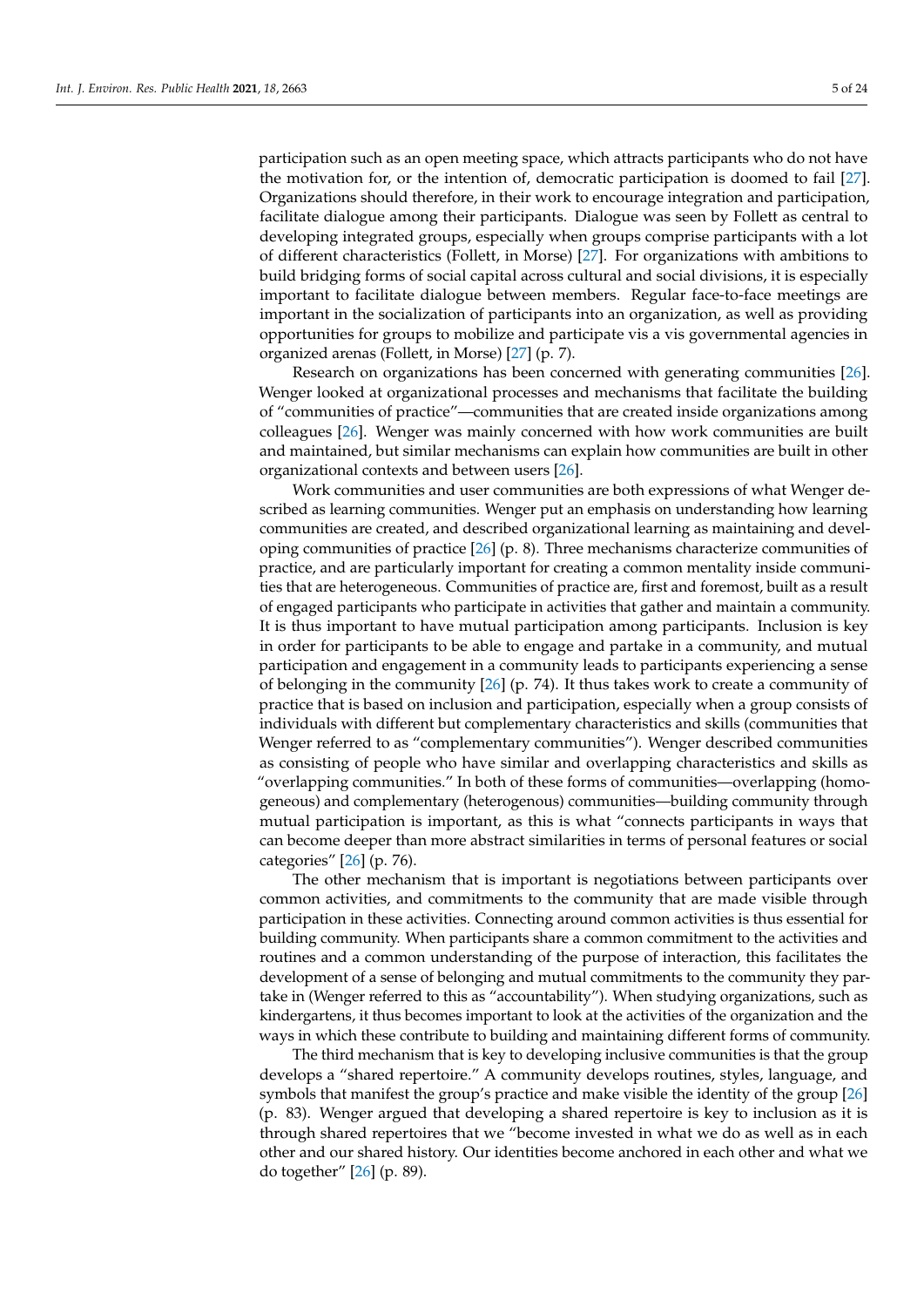Boundaries develop within communities of practices—boundaries that both include and exclude [\[26\]](#page-23-12). Idiosyncratic ways of interacting develop in communities, and this often makes it difficult for outsiders to participate and be invited in. Similarly, understandings, language, and symbols that can be alienating and excluding can develop, and the group's repertoire can seem self-referential rather than inclusive by making it difficult for new members to partake in a culture that is understood, but often not articulated [\[26\]](#page-23-12) (p. 113). A repertoire in a kindergarten could be understood by looking at the organized activities in the kindergarten and especially the language used to describe these activities, and the cultural content of the activities—and it becomes important to analyze whether there is shared repertoire among users, and whether users experience a sense of belonging to the organization.

Skills are also developed in communities (something Wenger referred to as the "competence" of the community). In a community, some members are marginalized, either because they do not possess the skills ("competence") that are important to participate fully, or they are marginalized because they have not been granted appropriate access to participate ("marginalities of experience"). Membership in communities is also often mediated by institutional conditions [\[26\]](#page-23-12) (p. 169). Wenger pointed to the importance of understanding how organizational features (something Wenger referred to as "design") facilitate the building of inclusive communities and enable full participation in a community. We should thus examine whether an organization's way of working promotes communication, sharing of experiences, and participation. In order to build inclusive communities it is also important that all perspectives are heard and that some groups are not marginalized, or made invisible [\[26\]](#page-23-12) (p. 247). Wenger also argued that because communities are based on learning, it is important that organizations develop activities that are shared, build a shared identity, and involve and activate participants in a way that builds not only networks, but also a sense of belonging to a larger community.

Wenger described the importance of identifying and analyzing the organizational conditions that facilitate the building of different forms of community. In this article, we build on Wenger's understanding of various mechanisms that are a part of the building of organizationally generated communities, and we empirically investigate the mechanisms that facilitate bridging forms of communities.

## *2.3. Organizational Design and the Building of Networks*

The theoretical basis for our analysis is Wenger's understanding of organizational designs and their importance in the building of learning communities [\[26\]](#page-23-12). Organizational designs include different forms of organizing—or different features of organizations that encompass organization [\[26\]](#page-23-12).

Several have written about the uniqueness of organizations that have as their purpose to build welfare or fulfill social tasks—organizations that have ideological and social goals [\[28–](#page-23-14)[30\]](#page-23-15). Repstad describes analytical categories that can be a part of the organizational designs of welfare-producing organizations [\[29\]](#page-23-16) (p. 132). These categories are (1) the organization's purpose or goals, (2) the organization's ideology or vision, (3) the organization's way of working or technology, (4) the organization's structure—formal and informal, (5) the organization's resources —material, and in the form of personnel, and (6) the organization's relationship to its environment. These categories form the basis for analyzing connections between the goals of the organization and organizational design, and the connection between organizational designs and the conditions for organizationally generated communities. Welfare-producing organizations often have as their goal to build learning communities, and several features of their organizational designs (the organization's ideology, way of working, structure, resources, and relationship to its environment) impact the conditions for building communities inside the organization.

Vabø and Vabo demonstrate—as does Repstad—the differences in how businesses operating in a market, and welfare-producing organizations, define their goals [\[31\]](#page-23-17). The organizations that deliver services for the welfare state (welfare-producing organizations) have as their mandate to serve societal goals, and they have to relate to a range of political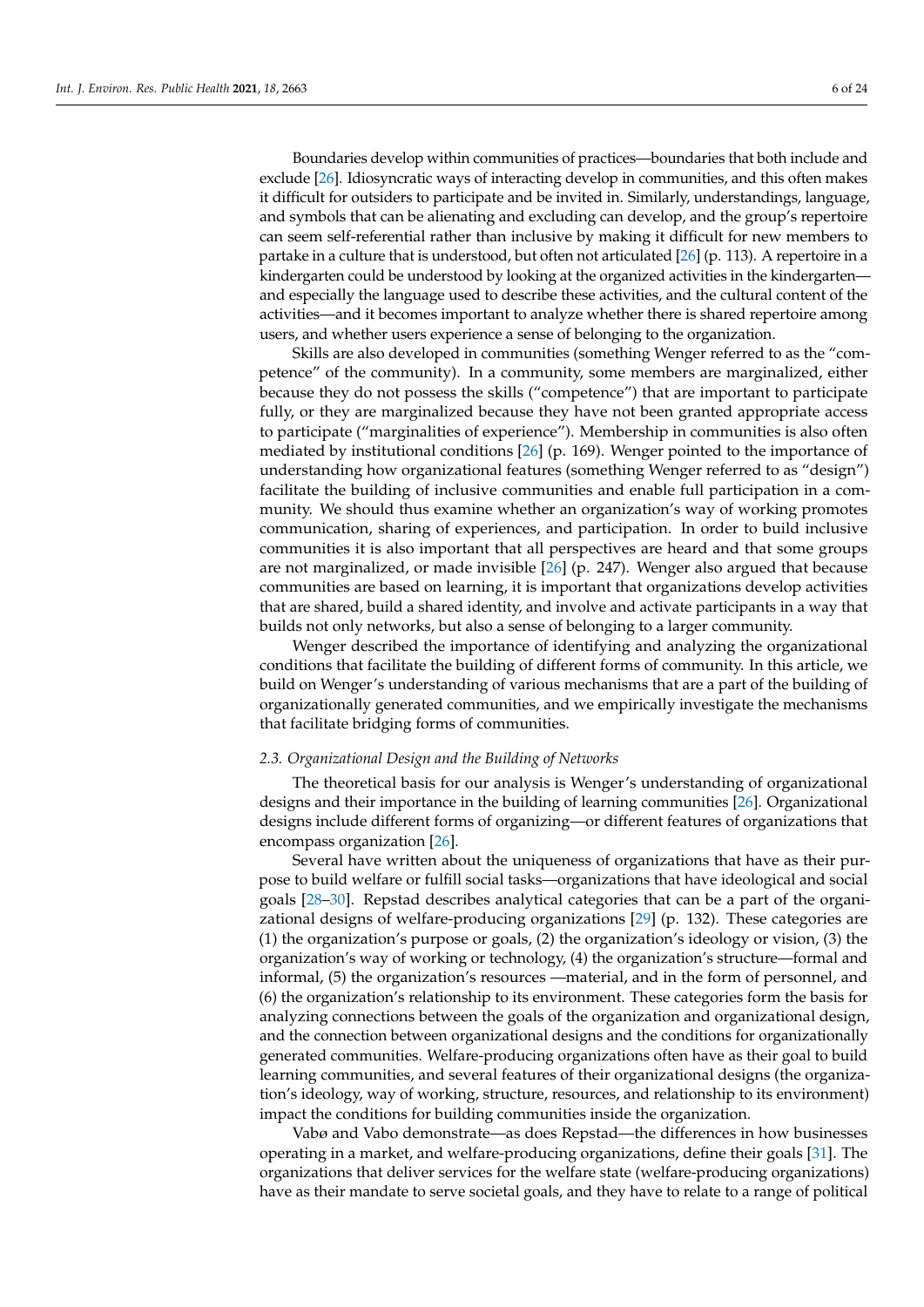stakeholders. Businesses that operate in a market have to relate to a different set of goals and stakeholders. The kindergarten sector is characterized by a diversity of private and public kindergartens that all have to relate to the same governance frameworks, plans, and financing schemes. The kindergartens also have to take into account the relations with their owners, and the users they serve. Care-oriented organizations' (and kindergartens') goals are thus often ambivalent, diffuse, and filled with contradictions [\[29\]](#page-23-16) (p. 138), and are to a large extent shaped by the actors in their environment, as well as by the welfare-political context they operate within [\[30,](#page-23-15)[32\]](#page-23-18). Welfare-producing organizations with different ownership structures—such as kindergartens—are thus particularly interesting to study, as their values are tied to sociopolitical goals and ideals as well as to a range of stakeholders and users that often have contradictory and varied expectations of the services they deliver [\[28\]](#page-23-14) (p. 320).

We highlight various organizational features—or organizational designs—of drop-in kindergartens and analyze how these impact the conditions for building various forms of communities and networks. We explore the connections between different ways of organizing, and organizations' ability to pursue goals of building inclusive communities. We also explore to what extent different understandings of the purpose of the organization affect whether different kindergartens produce bonding of bridging forms of community.

#### **3. Methods**

We analyzed various data sources from six different drop-in kindergartens. Drop-in kindergartens differ from standard kindergartens. Children are not offer a fixed place, and even if many are strongly encouraged—and in some cases referred to drop-in kindergartens attendance is voluntary. Drop-in kindergartens also offer services to adults, where parents and caregivers participate with their children, and their services are a part of a political welfare initiative directed at caregivers and children. Drop-in kindergartens are subjected to the same regulations as standard kindergartens, as stated in the law for kindergartens and the national framework plan [\[1\]](#page-22-0). This means that the users of these kindergartens are to partake in pedagogical activities and learning activities. The number of drop-in kindergartens in Norway is declining. Statistics from 2018 show that there are 117 drop-in kindergartens in Norway, 43 of which are public and 74 of which are private kindergartens [\[33\]](#page-23-19). Haugset et.al. reported that there were 222 of these kinds of kindergartens [\[34\]](#page-23-20). White Paper 24 2012–2013 *The Kindergarten of the Future* described how drop-in kindergartens are viewed by the government [\[35\]](#page-23-21). The White Paper stressed that drop-in kindergartens are mainly a low-threshold service for caregivers and children who are not taking part in standard kindergarten services, that drop-in kindergartens are intended as a recruitment arena for standard kindergartens, that they shall contribute to developing social networks for families with small children, and that they have as one of their functions to identify children with special needs—including children who need language training—early [\[34\]](#page-23-20). The welfare state thus set clear goals for drop-in kindergartens, and these include the building of social capital, inclusion, and the equalization of social inequality for families and children that are not partaking in—and receiving services from—standard kindergartens. The government's goal is to enroll children in standard kindergarten programs, and municipalities are seeking to save costs. As a result, drop-in kindergartens are struggling for funding and do not have a secure standing in many municipalities.

This study is a case study where we compared the organizational features of six drop-in kindergartens. The units of analysis in our study are the various cases [\[36\]](#page-23-22). We relied on observations, interviews, and documents as data sources that allowed us to explore the cases. The data provided information on the importance, and usage, of the kindergarten from the users' perspectives, on practices in the kindergartens, and on how the kindergartens organize to serve their users. The data thus allowed us to explore the research questions in the article on the importance, and building, of social capital.

The data were collected as a part of a national study of drop-in kindergartens that explored drop-in kindergartens' functions, usage, and importance in Norway [\[34\]](#page-23-20). The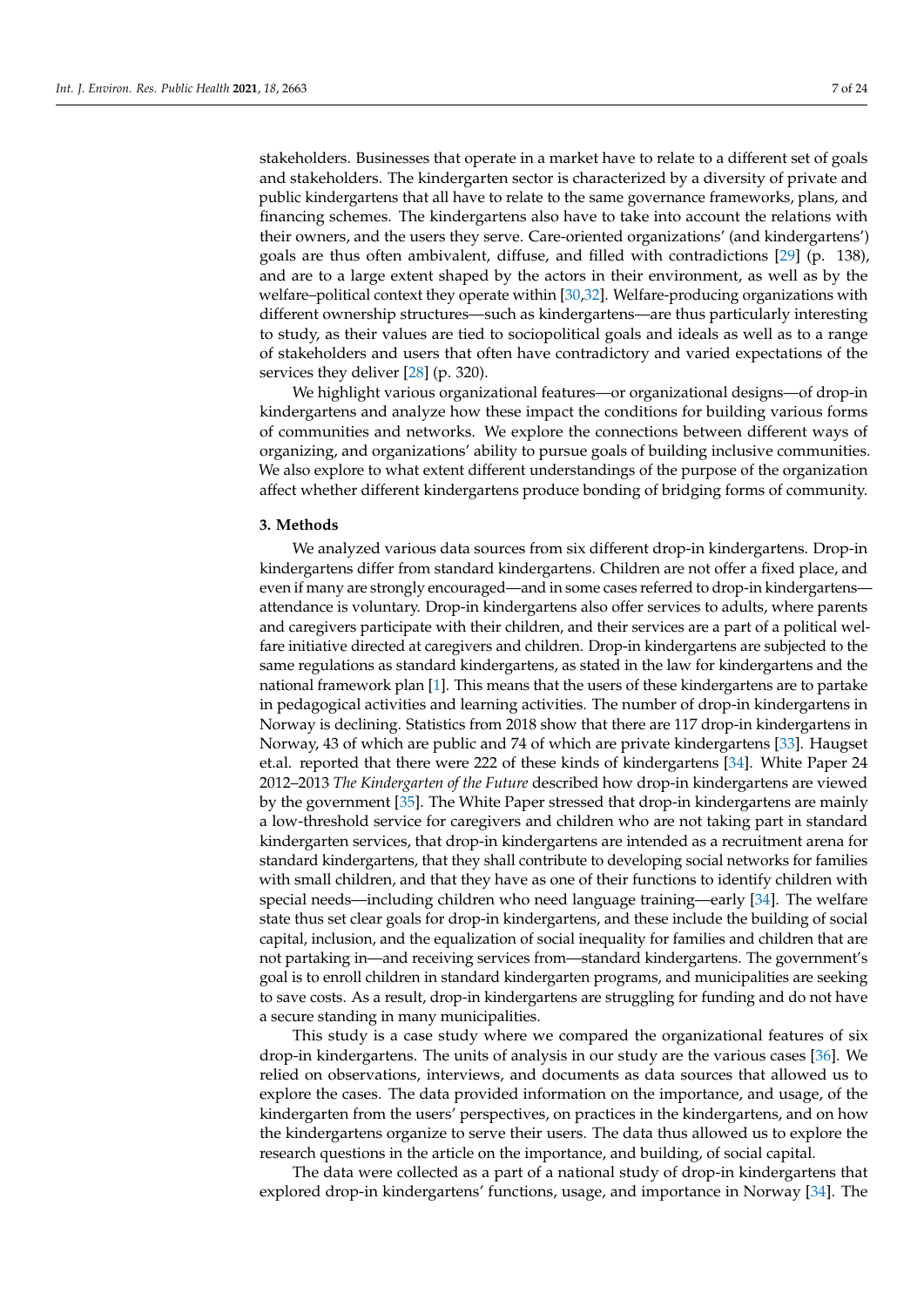analyses of these data resulted in a report that suggested that there are different user groups and various types of drop-in kindergartens. The analysis in this article further explored the organizational features of these kindergartens, and the relationship between organizational features and practices of inclusion in drop-in kindergartens. Using the concepts of bonding and bridging social capital or networks [\[4,](#page-22-3)[6\]](#page-22-11), we analyzed the data by focusing on understanding the organizational features of kindergartens—looking at how organizational features, and mechanisms inside these organizations, contribute to building different forms of communities and networks.

The sample of kindergartens allowed us to study a range of kindergartens (Table [1\)](#page-7-0). The kindergartens varied by location, ownership, personnel resources/employees, and profile. We selected the kindergartens based on information from the BASIL 2013 register and municipal webpages. We also contacted collaborating organizations to map which cases would provide us with a range of various kinds of kindergartens in our sample.

<span id="page-7-0"></span>

| Case   | <b>Geographic Location</b>                                                                               | Owner                                                                        | <b>Personnel Resources</b>                                                                                                        | <b>Facilities</b>                     | <b>Interviews</b>                                               |
|--------|----------------------------------------------------------------------------------------------------------|------------------------------------------------------------------------------|-----------------------------------------------------------------------------------------------------------------------------------|---------------------------------------|-----------------------------------------------------------------|
| Case A | Rural location, located<br>in a mid-sized<br>Norwegian city                                              | Private: foundation<br>linked to a<br>non-profit organization                | One part-time position for a<br>preschool teacher and leader<br>Farmhouse<br>(40% position, and the daily<br>manager contributes) |                                       | 2 employees<br>(including owner<br>and daily manager)<br>1 user |
| Case B | Large Norwegian city                                                                                     | Private: a part of a<br>museum's operations                                  | One part-time position (adding<br>up to a $60\%$ position for a<br>preschool teacher)                                             | Farm connected to<br>the museums area | 1 employee<br>5 users                                           |
| Case C | District in a large<br>Norwegian city                                                                    | Private: operated by a<br>non-profit foundation<br>based on religious values | Two part-time positions<br>(assistant 20% and preschool<br>teacher 40%, distributed into two<br>various units)                    | Community<br>building                 | 2 employees<br>4 users                                          |
| Case D | Mid-sized<br>Norwegian city                                                                              | Municipality                                                                 | One full-time position<br>(preschool teacher)                                                                                     | Former<br>military building           | 1 employee<br>9 users                                           |
| Case E | Small, rural city                                                                                        | Municipality                                                                 | One part-time position (20%<br>preschool teacher, school<br>nurse contributes)                                                    | Community/<br>family center           | 2 employees<br>8 users                                          |
| Case F | Large Norwegian city,<br>district with a high<br>percentage of residents<br>with<br>minority backgrounds | Municipality                                                                 | One full-time position (preschool<br>teacher and daily manager 20%,<br>and assistant 80% position)                                | Community/<br>family center           | 2 employees<br>9 users                                          |

**Table 1.** Overview of cases: presenting key features of the kindergartens.

The data on these kindergartens were composed of a range of sources. We collected document data, mainly planning documents, and analyzed these. We observed practices in these kindergartens using a participant observational approach and a structured observational guide. We observed the indoor and outdoor environment in each kindergarten, the pedagogical practices, interaction between employees and users, and interaction and networking practices between users in the kindergarten. Additionally, we interviewed the employees in the kindergartens. These interviews were semi-structured, and were transcribed and later analyzed using a stepwise inductive–deductive approach [\[37\]](#page-23-23).

The users of the kindergartens were also interviewed. We used a structured interview guide, and the answers from users were recorded on the forms during the interviews. These interviews were conducted in conjunction with the observation, and users were recruited to be interviewed during the fieldwork. In kindergartens with users that had Norwegian as their second language we used an interpreter during interviews and fieldwork. In these kindergartens the employees also helped identify and recruit users to ensure that we interviewed representatives from minority groups. The employees also helped with finding a space where we could conduct the interviews inside the kindergartens, and offered to look after the children when parents and caregivers were interviewed. Some of the interviews with users were conducted in common areas, while the parents were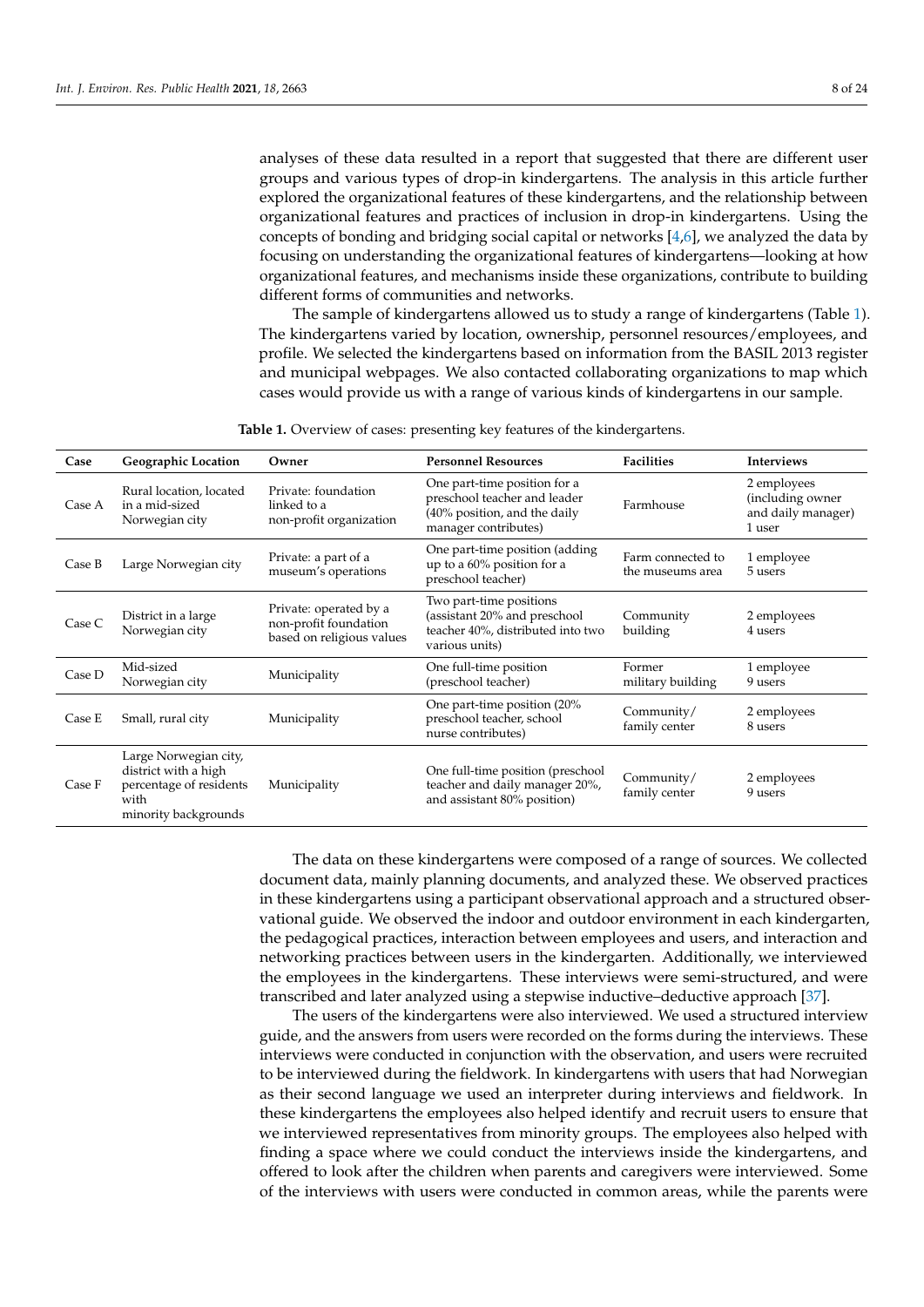looking after the children. This could have affected the interviews, as various users had different amounts of attention and focus to devote to the interview. We interviewed a total of 10 employees and 36 users in the six cases. The data from the cases were anonymized and we refer to the kindergartens as case A, B, C, D, E, and F.

The analysis made visible a relationship between the organizational features of the kindergartens and how the kindergartens function as arenas of inclusion for users. We also observed that various user groups represented various forms of communities. The communities we observed in the kindergartens were different in several respects. Some user groups were composed of participants with similar social and ethnic backgrounds, whereas others were more diverse. These findings encouraged us to look at various user communities and the mechanisms that are involved in shaping and building these communities. What could explain the variations in the kinds of communities we observed in the various kindergartens? How does the organizational context and features of the organizations affect the composition and characteristics of the various user communities we observed?

Our analysis was inductive, moving from empirical observations to analysis of relationships and connections among the data. The categories in our analysis were generated from the empirical data, and thus reflect various aspects of organizational designs. We were particularly interested in the importance of organizational designs [\[26\]](#page-23-12), and in how organizational features affect the building and consolidation of communities. The analysis was also abductive (stepwise inductive–deductive approach) in that we discuss our findings in relation to categories and mechanisms identified and defined in previous organizational studies and research focusing on organizational designs [\[26](#page-23-12)[,29](#page-23-16)[,37\]](#page-23-23).

## **4. Analysis**

In our analysis, we highlight organizational features that are of particular importance for building communities in kindergartens. We pay particular attention to two overarching features of kindergartens: (1) their purpose/goals and strategy, and (2) their structure—the way they are organized – including the content of their activities, their users, and their relationship to the environment surrounding the organization.

As a part of the organizations' goals and strategy we look at the importance of various forms of ownership, as the owners of kindergartens affect their goals and purpose. We also look at the kindergartens' profiles. The kindergartens have different target users, and this becomes visible in the kindergartens' practices of profiling and marketing their services. Drop-in kindergartens' profiles often reflect sociopolitical ambitions of creating open arenas for networking, and ambitions of meeting political welfare goals to integrate and include marginalized users. Structural features of the kindergartens include their localization—where they are located, whether the kindergarten is collaborating—and coproducing services—with other services, as well as the physical and material resources the kindergarten possesses as a result of various forms of organizing. We also look at the pedagogical focus and content—that is, the various curricular activities the kindergarten offers, and how the kindergarten organizes learning activities for its users. The last feature we look at and compare across kindergartens is the variation in the organizations' participants—this includes the employees and the composition of user groups in the six kindergartens.

We discuss how various organizational designs—the organization's goals and strategy (ownership and profile) and the organization's structure (localization, pedagogical focus and content, and participants) affect the kindergarten's ability to—and ambition for building social capital. Our analysis shows that some features of kindergartens are integral to building inclusive communities and bridging forms of social capital —the kindergarten's learning activities and the composition of the user groups—and we pay particular attention to these. We also discuss the extent to which these kindergartens build inclusive arenas for networking, and the ways in which various organizational designs facilitate the building of bonding and bridging forms of social capital.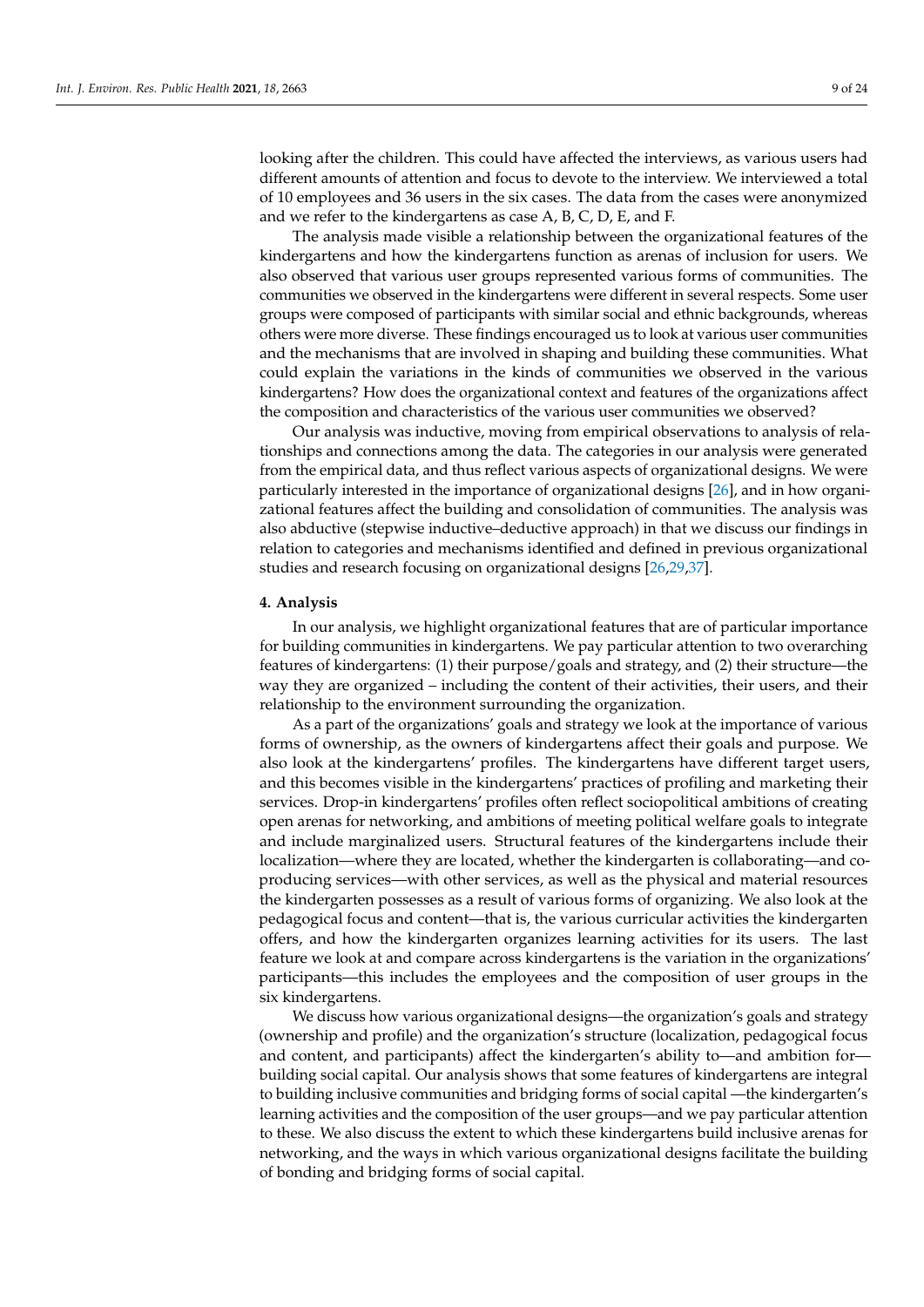## *4.1. Organizational Goals and Strategy*

## 4.1.1. Ownership and Goals

The first organizational feature that is of importance is the ownership of the kindergarten, and the relationship of the kindergarten to its owners. The kindergartens' owners impact in a direct way the goals and purposes of the kindergartens, and thus also the kindergartens' pedagogical activities and appeal to various user groups.

Three of the kindergartens in our sample were subdivisions of private or ideal/religious organizations (cases A, B, and C). They supported and served the owners' overarching goals. The owners represented in our sample were one voluntary organization, a museum, and a religious denomination (cases A, B, and C, respectively). The other kindergartens were operated by municipalities. The role of kindergartens vis a vis their owners is to convey values that support the owners' vision. Kindergartens represent one of several offerings the owner has as a part of their operation, and kindergartens are often co-located with the ownership organization. In one of the cases the kindergarten played a crucial role in financing the owners' main activities as an ideal organization (case A)—the kindergarten financed the salaries of one employee who ran the kindergarten, and who at the same time contributed to running the organization's daily activities. The pedagogical leader in this kindergarten described the tight coupling between the owner's values and goals and the goals and content of the activities of the kindergarten:

*We want the kindergarten to focus on farming, nature experiences, physical activity, and community between children and adults. Through play, learning, and interaction we want the children to have good and exciting experiences, and to get a feel for how it was like to run a farm "in the old days."*

The other kindergarten's goal was also closely linked to the owner's strategy and mandate to communicate particular cultural values. Additionally, the kindergarten was supposed to recruit users to the ownership organization, which was the local museum (case B). The pedagogical leader in the kindergarten explained that her hope was that children and parents who have visited the kindergarten will acquire historical knowledge and a sense of belonging:

*(We want them to) to have a good feeling when they later on step into an old house. These old houses do something with your senses, different rooms provide different feelings, an old room with dim lights like this one gives you different associations than being in a gym.*

One of the goals of the kindergarten was to teach, and maintain, knowledge on culture and conservation. The third kindergarten was also run by an ideal organization, and was co-located with a religious denomination. In this kindergarten the owners' values formed the basis of the daily activities of the kindergarten (case C).

Facilitating the prevention of marginalization and the building of networks were main goals of the other kindergartens in our sample (cases D, E, and F). These kindergartens were all publicly owned—their owners were municipalities—and had a stated goal of integrating and preventing marginalization of vulnerable populations. They had as their goal to be an arena where parents and children who do not participate in the standard kindergarten services can meet. One of the pedagogical leaders explained that the owner's purpose was to build an arena that prevents loneliness among parents and children:

*The fact that you get up in the morning, and fix yourself, eat breakfast, get out of the house, and do not sit at home in your sweatpants all day long, with the remote control in your hand. You are outside and creating good experiences with your children.*

The employees in these kindergartens stressed that an important part of their purpose is to provide a service to adults, and to be a gatekeeper for minorities and marginalized users that can provide access to the local community and the larger society:

*If you get to a municipality and do not know anyone, then you can come here and get to know someone. That in itself is preventive, to have someone to say hi to when you meet them at the store, to not get lonely, it is a way to get a foot in the door when you move to*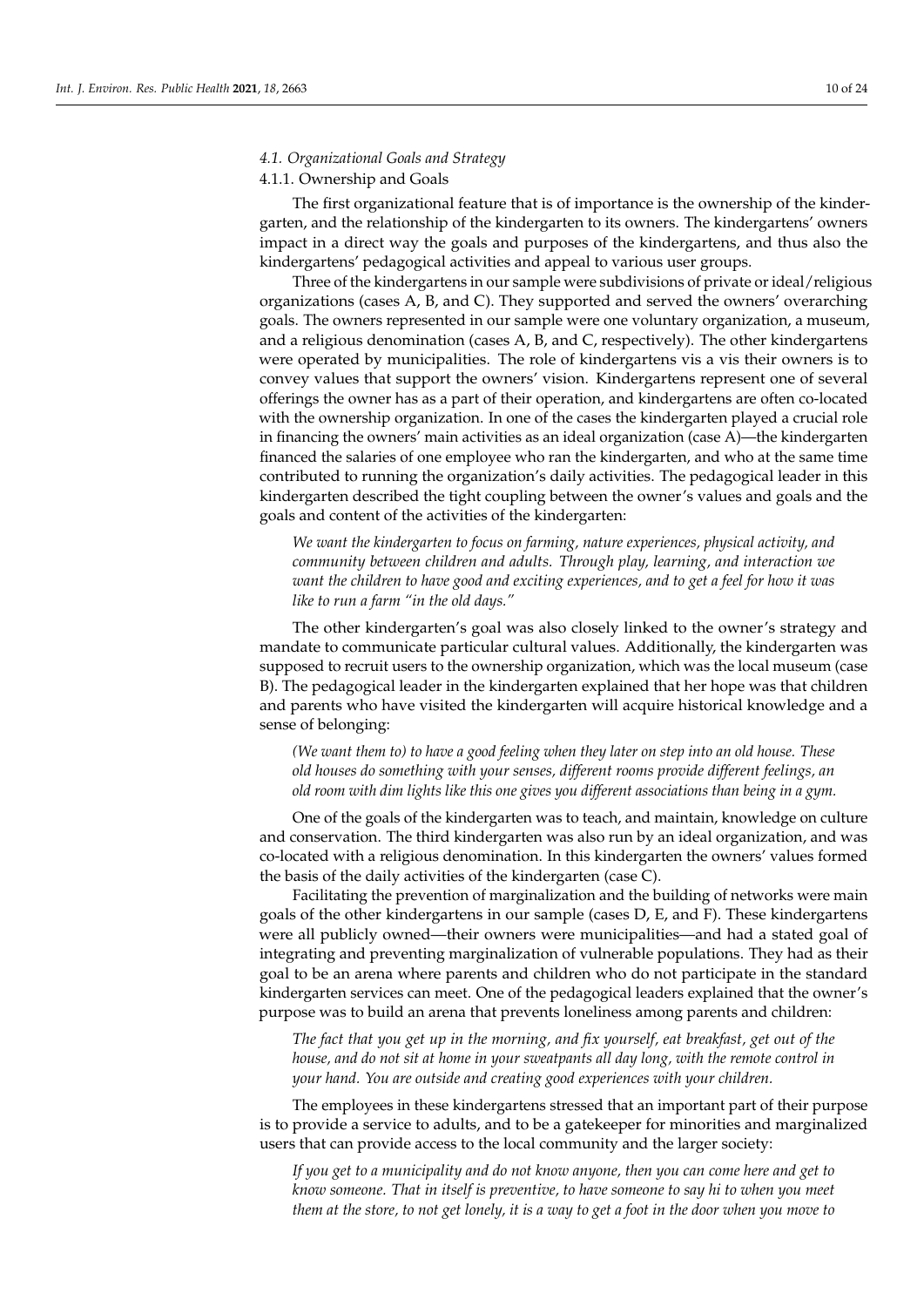*a new place* . . . *(Coming here) can be the first meeting with Norwegian society for some parents, apart from coming here they only spend time with their close family (pedagogical leader, case D)*

The last kindergarten in our sample (case F) was also owned by a municipality, and had a larger amount of non-ethnic Norwegian users. This kindergarten, as well as the other two municipally owned kindergartens (cases D and E), all had as their goal to include marginalized groups by providing opportunities to participate in common activities and meals. One of the kindergartens (case C) also offered warm meals to its users, and was very conscious of its goal to integrate and include its users in a community. This kindergarten was a privately run organization, but shared the same goals as the kindergartens operated by the municipalities—to work to prevent marginalization.

We saw that the kindergartens in the sample were working to achieve the same goals as their owners, and that they were actively being used to promote the goals of their owners. Some of the kindergartens played a key role in promoting the profile of their owners (case A and case B). The curricular content in the kindergarten was closely linked to the services that the owner provided for their customers—members and users of their services outside the kindergarten—and the kindergartens functioned as an extension of the owners' operations—which did not necessary have similar goals of inclusion and the building of communities. Other kindergartens had as their primary goals inclusion and the building of community (cases C, D, E, and F). The owners started these kindergartens with the goal of becoming arenas that include and work as gatekeepers to the larger society. These kindergartens had as their stated purpose to facilitate the building of bridging networks and communities.

An interesting question is the extent to which these drop-in kindergartens accomplish their goals of building inclusive and open communities of the kind that Wenger described [\[26\]](#page-23-12). We saw that the kindergartens had different overarching goals that influenced and steered which kinds of communities could be built, and that whether they were successful in building bridging forms of communities depended on the ways in which they organized to reach these goals, and on how they collaborated and interacted with the environment surrounding the kindergartens.

#### 4.1.2. Profiles

Profiles show how organizations are seeking to represent themselves to their environment and to their users, and how they are working to make visible their identity. Most of the kindergartens introduced themselves on the webpages of their respective owners, and some also did their own marketing. Planning documents also revealed part of the work involved with making clear the profiles of the kindergartens. In the kindergartens that were closely connected to their owners' profiles (case A and case B) we saw a clear focus on marketing, and on communicating how the kindergarten and its activities supported the goals of the owners. The first kindergarten was clear that it was building, and marketing, a unique brand (case A). The owner explained that she was conscious that she had to offer activities that draw users to the kindergarten, and that they actively promote the activities that they provide and that set them apart from others:"*Some have health providers on site, we have horses*." The owner described a competitive situation in the market that makes it necessary to be clear when marketing services to users, and to be conscious of who their competitors are. They competed with several other kindergartens, but also with other private providers of activities. One of their competitors was the city's swimming center. The leader in the other kindergarten who also marketed their services (case B) explained that they had not been successful in collaborating with the municipal refugee center, as the kindergarten's profile attracted a certain kind of user:

*They (the refugees) came one time and sat outside here feeling cold. I think the users that come here more regularly seek the romantic notion of farming, and they use us because they like the unique atmosphere we have created here.*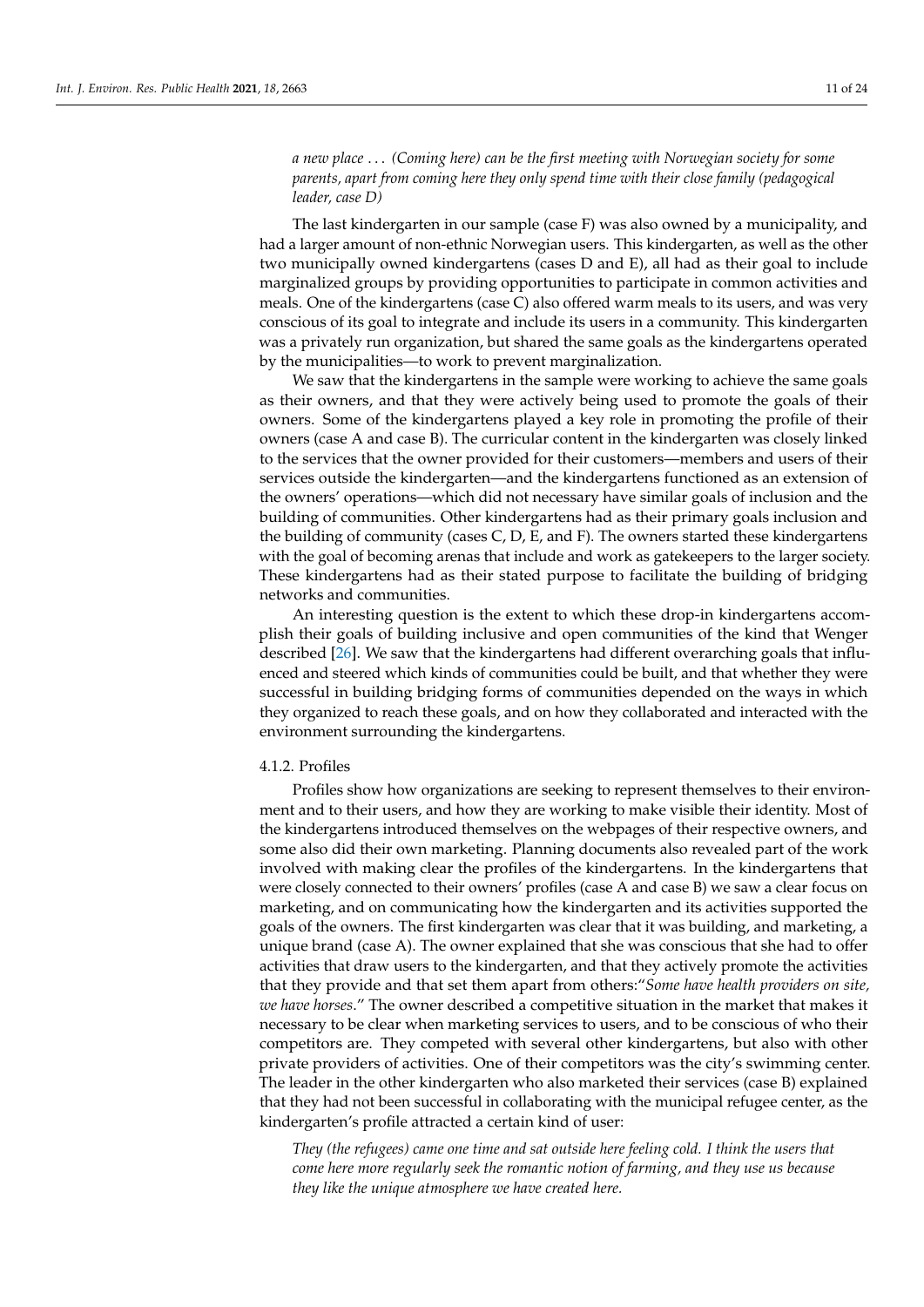Both of these kindergartens (case A and case B) were marketing their activities, which provided access to a certain set of experiences. By being clear that they were doing so, they were in a way promoting a "hidden curricula" that appeals more to certain kinds of users. Doing this kind of selective marketing of activities and experiences makes the services more meaningful and relevant to some users, but the kindergartens also contribute to a form of selective selection and recruitment of users. The effect of such profiling/marketing is thus that the kindergarten attracts a more homogeneous group of users. For example, one of the kindergartens that collaborated with the local museum (case B) attracted a certain kind of user who is interested in, and values, Norwegian culture and heritage. One consequence is that the users of the kindergarten are alike in many ways—they have a higher education and share an interest in culture—and as a result, the kindergarten's work to establish and promote a profile leads to exclusionary rather than inclusionary practices. By focusing on certain segments in the market the kindergarten can facilitate the building of bonding forms of networks and homogeneous communities (overlapping communities, as in Wenger [\[26\]](#page-23-12)), which often hinder rather than build bridging forms of network and social capital.

The kindergartens that marketed themselves as inclusive social arenas (cases C, D, E, and F) emphasized language, common activities, and the inclusion of a wide range of cultural diversity. One of the kindergartens stressed on their webpage that everyone shares the responsibility for creating a space in which all users feel welcome and a sense of belonging. They often had common activities that were arranged with this in mind, that took language barriers into account, and that focused on connecting people with each other, bearing in mind that many of the users had few networks outside the kindergarten. These kindergartens also displayed on their webpages the partners from the municipality whom they collaborated with, and they actively promoted them in their operations. Collaborative partners often included municipal health services (nurses, child protective services, family services, dental services). By doing this kind of profiling the kindergartens signaled that inclusion and the building of communities are integral activities, and that access to—and collaboration with—preventive social services are key to building inclusive communities. At the same time, this kind of profiling may have given parents and caregivers who did not receive, or were in need of, these kinds of services (e.g., language training, health and social services) the impression that the kindergarten provided services for marginalized groups only. As a result, the kindergarten's profiling strategies could also work to exclude some users and stereotype the kindergarten as a place more suitable for a particular kind of user.

#### *4.2. The Structure of the Organization*

#### 4.2.1. Localization

The localization of the kindergarten also affects the ways in which communities and networks are built and maintained. The localization of the kindergarten includes where the kindergarten is physically located, as well as material factors such as the use of space and indoor and outdoor facilities.

Localization is primarily about location and accessibility. Three of the kindergartens were located in the center of villages or smaller cities (cases A, D, and E). Accessibility affects the possibilities for the recruitment of users to the kindergarten. Many of the minority families did not have access to a car—they depended on getting a ride from someone, or on public transportation—which was described by many as a barrier for participation. Several of the users emphasized that it was important that the kindergarten be located close to where they live.

A close connection to the local neighborhood and low mobility among users also contributes to bringing together users from the local community—often this also implies users from similar ethnic and socioeconomic backgrounds. We especially saw this in one of the kindergartens (case C) where the majority of the users were non-ethnic Norwegians, and mainly representative of one ethnic community. The leader of the kindergarten explained that localization was the main contributing factor to the user group being so homogeneous: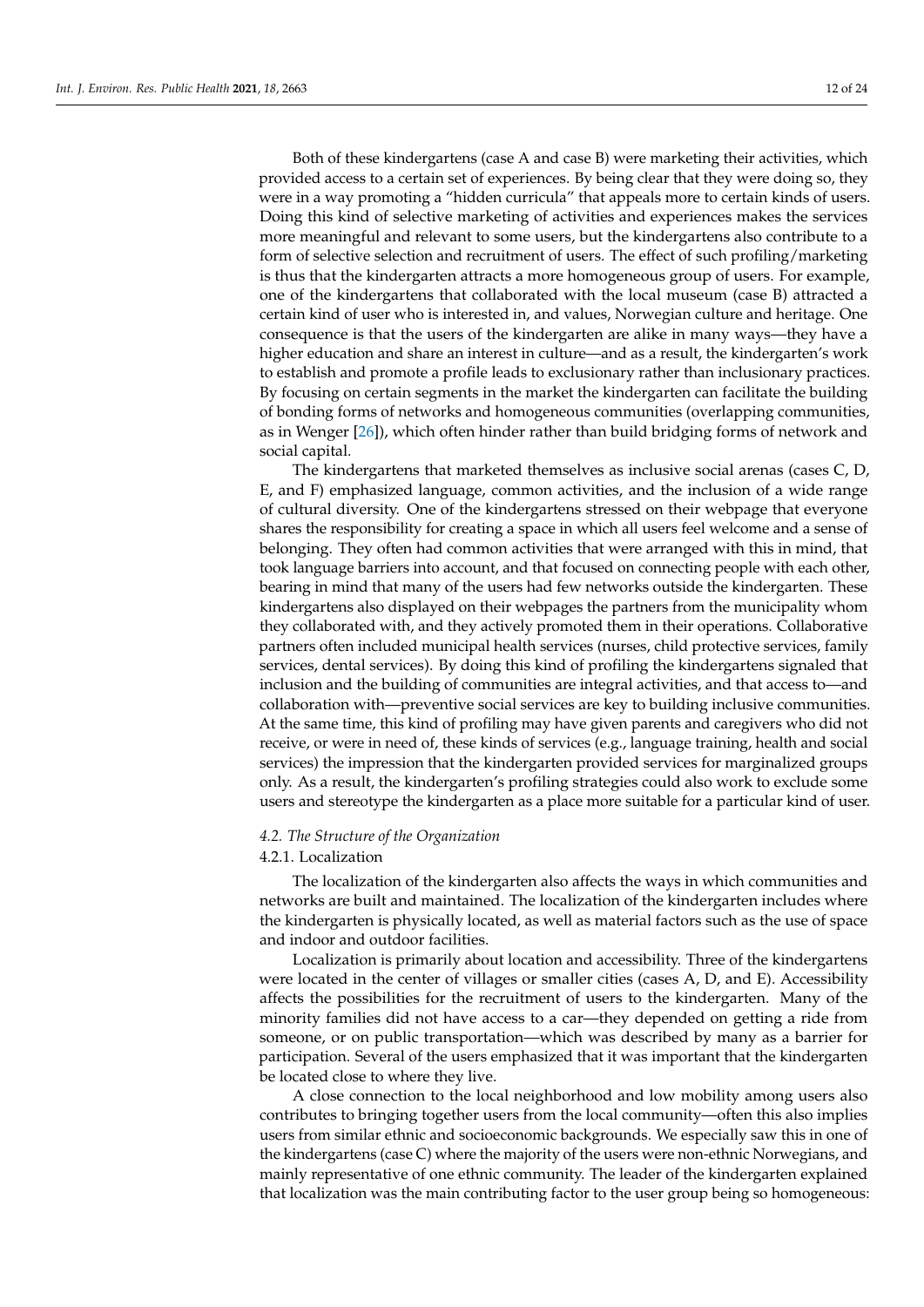*"They (the ethnic community) live around here* . . . *and we have established ourselves in a community with them (the minority group)."* The kindergarten had not chosen to market their services to this particular ethnic group, but the location of the kindergarten, and the composition of the surrounding neighborhood, together contributed to creating a homogenous user group. The users in this kindergarten shared a language and a repertoire, but this was not due to the learning activities the kindergarten provided (as Wenger 1998 [\[26\]](#page-23-12) pointed to). The kindergarten thus became an arena where bonding networks are built, and an arena where networks that were already established in the neighborhood are maintained. This was happening despite the fact that the kindergarten (case C) expressed that they wished to build connections between minorities and the majority in the area—and that they wished to work to include this minority into the larger society. Localization thus affects both the composition of user groups, and the conditions that facilitate or hinder the production of bridging forms of social capital.

Whether the kindergarten was co-located with another operation was also of importance. Five out of the six kindergartens in our sample shared facilities with another business or operation (cases B, C, D, E, and F). Three of the kindergartens shared facilities with other municipal services (cases D, E and F). The municipality had chosen to place the kindergarten with these other services in order to better serve their users, and to link various welfare and preventive services (such as health services or social services) together into a convenient and coherent offering. The purpose of co-locating these services was also to facilitate the referral, and introduction, of users to preventive services offered by the municipality or other collaborating organizations. By choosing to locate the services in the same buildings or in coinciding buildings, the kindergarten facilitated the building of linking forms of capital that provide users with access to various kinds of welfare services. One of the employees explained that the kindergarten had an explicit goal of offering preventive services:

*The threshold is supposed to be low for, e.g., introducing someone to child protective services. And if someone is struggling with psychological issues, then we may say, "You know, I have a colleague down the hall, do you want to talk to her for a bit?" rather than saying that they need to set up an appointment and come back later.*

Two of the kindergartens (cases A and B) were also co-located and shared facilities with their owners. However, in these cases it was more obvious that it was access to material resources—such as playgrounds and indoor facilities, and access to animals and other outdoor facilities—rather than ambitions to build linking forms of capital that was the rationale for the co-location.

Localization is also about material resources—such as the furnishings of the rooms and access to materials for employees and users. Material resources also facilitate the building of networks in the kindergartens. Having a common area makes it easier to initiate networking, and also provides users with a place to gather. We saw from our observations that kindergartens that lacked common space, and that had a lot of restrictions in how they could utilize the space they had, had a harder time facilitating networking through common activities. Two of the kindergartens in the sample were located in facilities that were originally built to host kindergartens. In these kindergartens they had rooms that facilitated playing on the floor, and provided parents with the ability to participate in children's play and thus also to engage in these activities with other adults. The other kindergartens were in facilities that were not designed for kindergartens. The facilities were often noisy, had bad sound quality, and lacked access to outdoor facilities. One of the employees (in case C) explained that the kindergarten's facilities affected the possibilities for creating spaces for interaction: *"The room carries the sound in a bad way, it has poor acoustics and it quickly gets noisy here. When the mothers sit and talk this creates a lot of noise and it disturbs the children's play."* The noise in the room implied that people had to sit really close to each other in order to communicate. We saw that users in this kindergarten tended to not sit down, or that they were often sitting in segregated groups where they were primarily speaking their first language, as opposed to Norwegian. The facilities were also mentioned,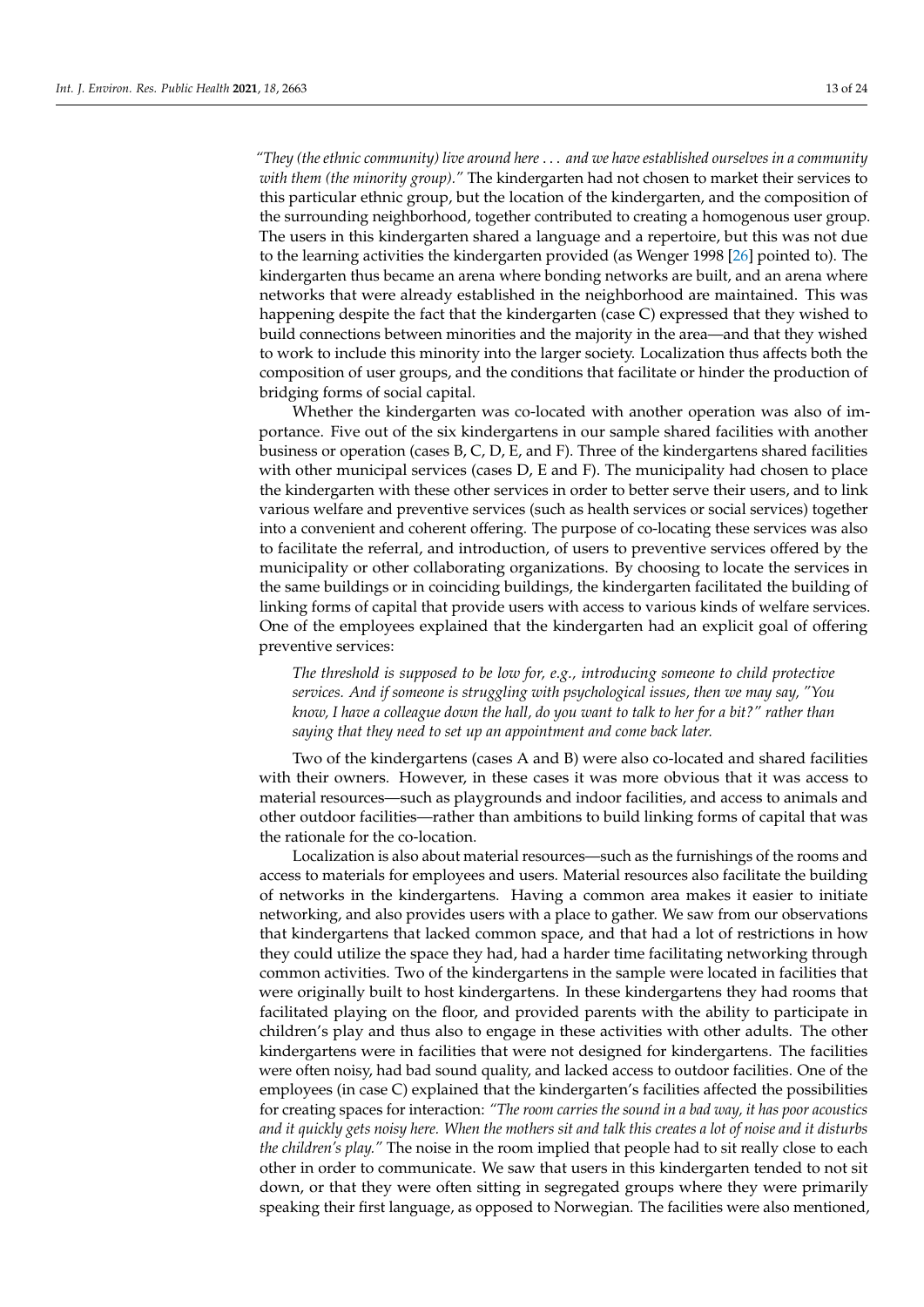as they were important for encouraging parents' participation in and quality interactions with children: "*We have chosen to come here because it is important to get out of the house and not only sit at home, but also because they have such nice facilities for outdoor play for the children*" *(mother, case D)*. Access to material resources was mentioned by several of the users as one important reason for them using the kindergarten.

In summary, we saw that the kindergartens' location and physical space impacted which kinds of communities were built in the kindergarten. Various aspects of the space kindergartens had available facilitated or hindered the ability to gather around common activities. The space available thus, to varying degrees, facilitated the building of networks. The facilities and access to material resources could also affect which kinds of users were motivated to use the kindergarten and the composition of the user group, and thus the very conditions underlying the ability for social interaction and the creation of networks.

#### 4.2.2. Pedagogical Focus and Content

All the employees in the kindergartens stressed the importance of pedagogical activities in the building of community, and that the pedagogical practice has to be adjusted to the unique context and to the kinds of users the kindergarten has. The kindergartens were expected—clearly stated in laws and regulations—to be pedagogical institutions, and the employees used pedagogical work actively to build communities. One employee in a kindergarten (case D) explained that the pedagogical activities were chosen to facilitate bringing users together:

*We work actively to create networks between the parents. Concretely, we do craft activities, and the parents get very engaged, and if we create activities that make it necessary to talk together, then they get to know each other quickly and we create bonds as they do stuff together.*

The pedagogical curricula was important, as it provided the participants with something to gather around. Several of the parents in the various user groups often did not have anything else in common besides the fact that they met in the kindergarten—and that they had children that were the same age—and because of this, gathering around a common activity became especially important. Common activities could be crafts, reading books, arranging costume parties, or going on trips. The pedagogical focus of activities also affected which users were drawn to the kindergarten. The fact that kindergartens promoted the pedagogical nature of their activities helped attract users that sought to get access to learning activities—users act like consumers (e.g., cases A and B). Interview data also showed that many parents stressed the importance of mentoring and support for parents as another reason why they sought out the services of the kindergarten (cases D, E, and F).

There are a range of pedagogical resources that can be used to encourage participation in common activities. By using, for example, didactic models that emphasized prerequisites and goals for participation in learning- and experience-based activities, the employees worked to find activities that made it possible for everyone to participate. We also saw that employees wanted parents to engage and participate in the implementation and execution of learning activities, and that the kindergartens' services in this way were strengthened through the resources the parents brought to the kindergarten. Kindergartens that had more heterogeneous user groups seemed to focus more on developing activities that facilitated networking between parents. Parents in these user groups often had nothing in common apart from meeting in the kindergarten, and having children that were the same age. The pedagogical activity thus became the focus of the interaction, and the basis for any networking. At the same time, it is challenging to get everyone to participate in common activities when the user group is heterogeneous. We did see, however, that getting everyone to participate was an easier task in kindergartens where one ethnic group did not dominate (and where one group's repertoire did not dominate), and where the relationship between minority and majority was more balanced (cases D, E, and F).

We saw that the employees in the kindergartens sought to produce what Wenger described as communities of practice [\[26\]](#page-23-12). Gathering parents and children around common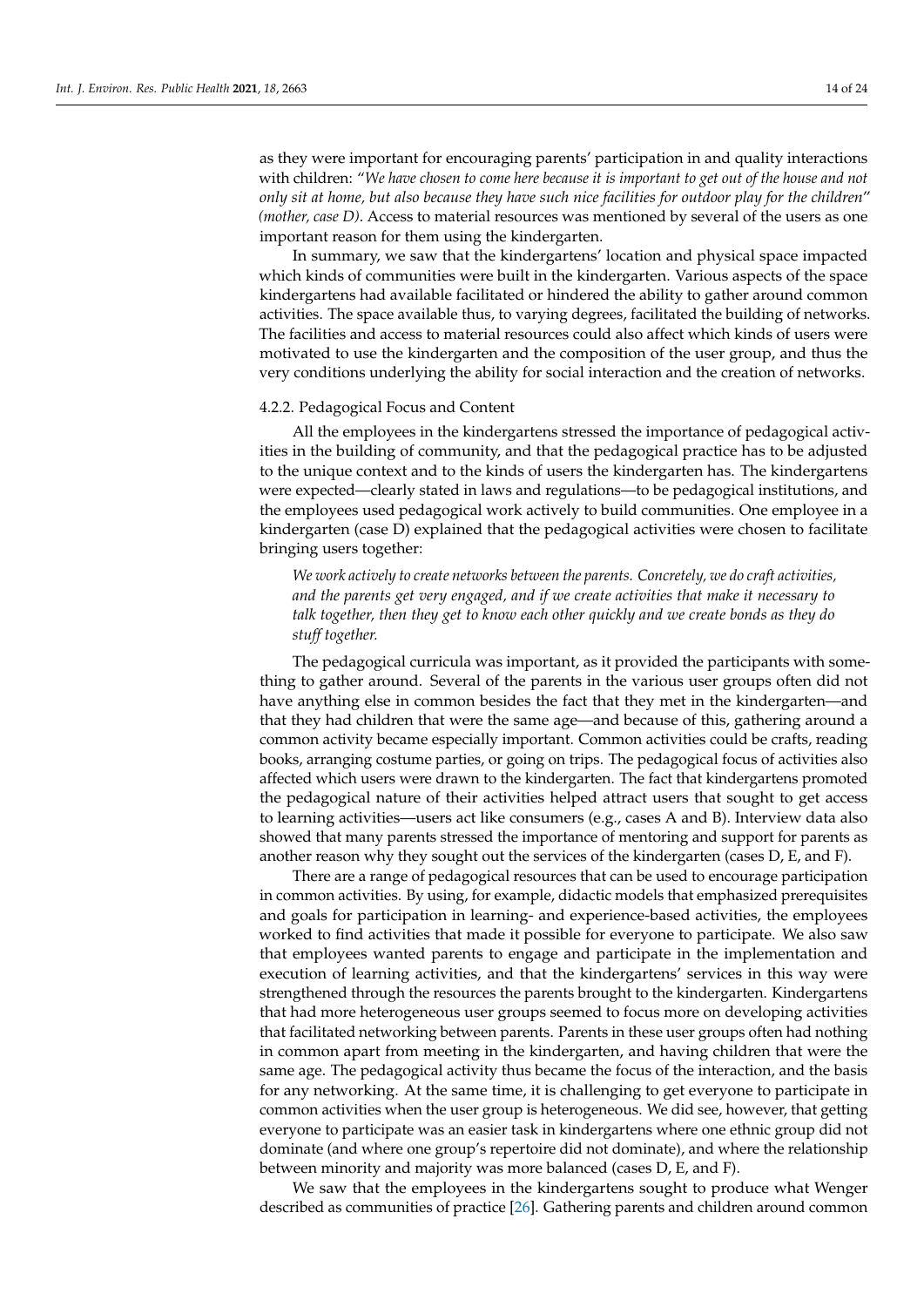activities creates the possibility of building learning communities with a focus on mutual participation and a common understanding. This was done by singing songs that indicated a shared sense of community, by going on trips in the local neighborhood, or by making visible other identity- or place-based communities. Making the practice common included various forms of "working with" learning activities, and the kindergartens that succeeded with this chose carefully the activities they did in order to make sure they did not exclude minority users. We also saw that the kindergartens that succeeded with inclusion emphasized mutual commitments—that everyone was responsible for participating in, and shaping, the activities in the kindergarten. Over time, common routines, language, and symbols developed and came to constitute the repertoire of the kindergarten community. The kindergartens that succeeded with integration also focused on educating and teaching parents from minority backgrounds—or parents who were marginalized in other ways by not being integrated into educational institutions or the labor market—the skills they needed to initiate and participate in new networks. They worked actively to organize their activities to ensure that they were unifying, building a common identity, and engaging the participants—their resources and networks—in a way that created a sense of belonging to a larger community. By doing this, the kindergartens became one part in a greater effort to socialize and motivate individuals to be equal and full participants in society (as described by Follett, in Morse) [\[27\]](#page-23-13)—and at the same time they ensured that users were acquiring the competence and networks needed to ease the municipalities work of integrating marginalized populations.

## 4.2.3. Participants: Users and Employees

Follett argued that having a common orientation towards building community is important for succeeding with integration and participation [\[27\]](#page-23-13). This implies that the participants in an organization—users and employees—have to be motivated to participate in common activities and active in building a community. Two aspects of users thus become important for the building of communities: their motivation for using the kindergartens' services, as well as the composition of the user group and the resources the users bring into the kindergarten. In some of the kindergartens we found that users mainly represented the majority population in Norway (cases A and B). In case A and B the user groups were described as homogeneous and consisting of users from the majority population. Most users were ethnic Norwegians, and many were parents who were on maternity or paternity leave, or they were part-time workers. In case A some au pairs with Asian origins had used the services for a while, but the leader of the kindergarten argued, "*mainly parents that are on leave, or parents who work shifts use our services*". In case B we found that partners of academic faculty had used the services of the kindergarten, and that faculty who needed a service for their children when they were working in Norway for a shorter time would use the services of the kindergarten. With the exception of one of the kindergartens (case C), the user groups in the other kindergartens were more heterogeneous (cases D, E, and F).

The user groups in the kindergartens had different motivations for using the kindergartens' services. Characteristics of the users also affected how social capital was produced in the kindergartens. Several of the users had scarce social networks; they were not included in the labor market and they sought out the kindergartens' services to meet others—they sought out a community for themselves and their children. This was especially true for newcomers and users with minority backgrounds. One example was one of the users who described his motivation for using the kindergarten's services:

*I do not have an extensive network in this city, my network is small. I find that people are skeptical towards strangers and foreigners. They are reserved. So coming here is a social thing, for me.*

This user is an example of what we refer to as a "community-oriented user." Other users had many networks outside the kindergarten. These were often parents who had consciously chosen to delay enrolling the children into standard kindergarten because they wished to be at home with the children—they sought out the kindergarten in order to meet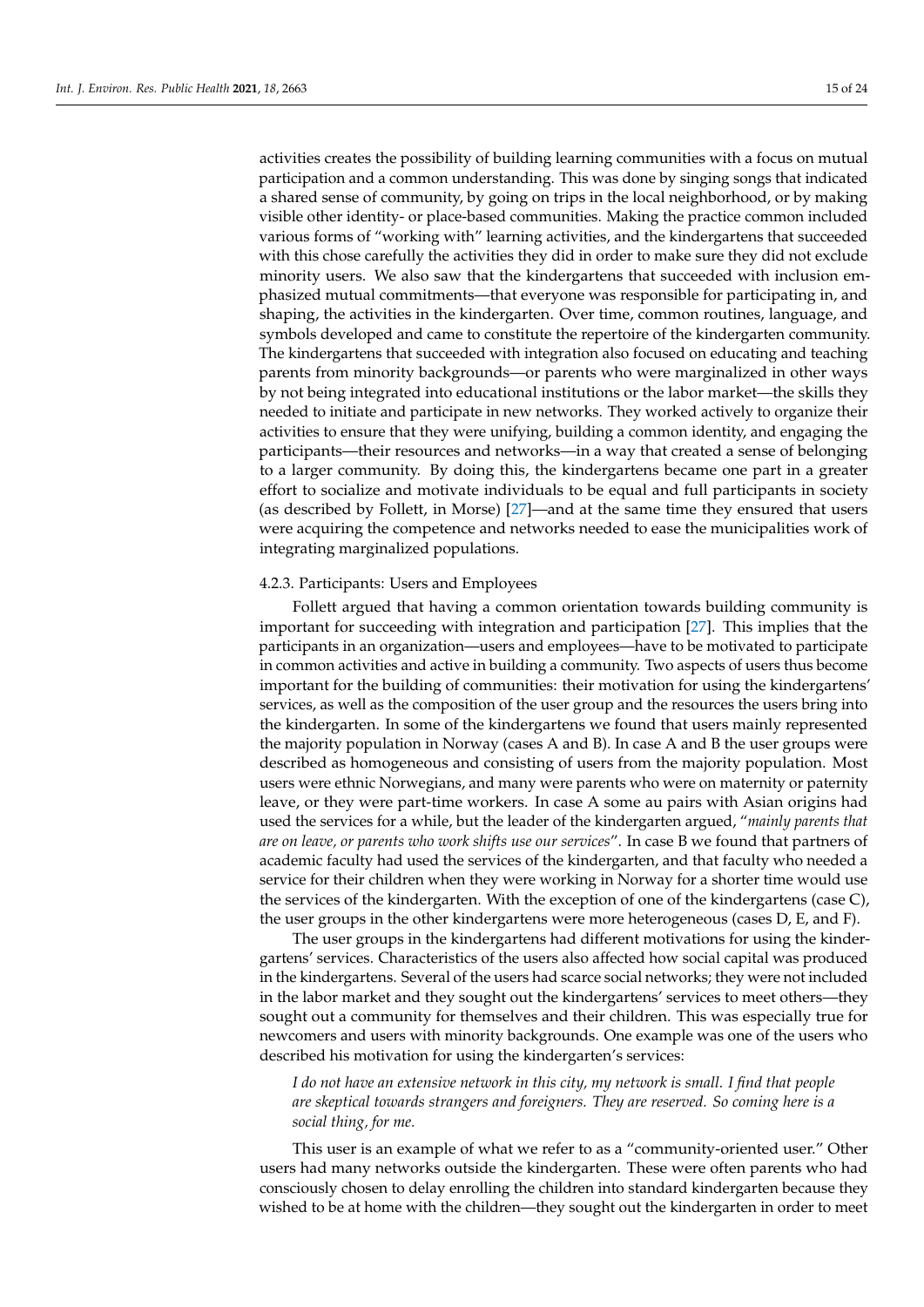their friends and acquaintances and to have a place to play with their children. One user, who was ethnically Norwegian and chose to be at home with the children, described her motivation to use the kindergarten's services:

*I have gotten to know others in the kindergarten, but we only see each other when we are there, never outside the kindergarten. I have a large network in the local community, and additionally I have a friend who is also at home with the children and whom I spend a lot of time with.*

Additionally, we saw that some parents who did not yet have standard kindergarten services used the services of drop-in kindergartens. The user group thus often became heterogeneous, and users had very different motivations—and different needs— for participating in the kindergarten community.

In one of the kindergartens (case B) the user group was mostly composed of ethnic Norwegian parents who were on parental leave. The number of fathers in the user group also increased as the governmental policies related to parental leave for fathers expanded. We interviewed a mother in this kindergarten who worked part time and wanted to use her day off with her three-year old child. She explained that using her day off to visit the kindergarten allowed her to experience something with her child, and to provide her child with learning activities that they did not have access to in standard kindergarten services. At the same time she stressed that she could have chosen to use other services to create these shared experiences, or visited the child's grandmother, instead of using the kindergarten's services. She is an example of what we refer to as a "content-oriented user." A content-oriented user is mainly concerned with the content of the learning activities rather than with building new networks.

A prerequisite for building bridging social capital is a community orientation and a heterogeneous user group (Follett, in Morse) [\[27\]](#page-23-13). Two of the kindergartens seemed particularly successful at creating a social arena where individuals from minority groups for whom Norwegian was their second language, and users who were ethnically Norwegian, met (cases D and E). Several of the users in these kindergartens argued that the cultural diversity was one reason why they were participating in the kindergartens' services. One of the users in one of the kindergartens (case D) explained why she had chosen to participate in the kindergarten's services during her parental leave, and argued that she saw the experiences she gained from participating as resources:

*The most important thing for me is that this is a nice and informal place to meet people. It is easy to get to know other children and adults here, and coming here makes my days more interesting. Even if I have an education I experience this kindergarten as a security net. The leader makes me feel safe and other parents also give a lot of good advice. I have also gotten to know a lot of people whom I would not have met. I have, for example, befriended a family from Afghanistan.*

A grandmother who visited one of the other kindergartens (case E) also described the cultural diversity as one of the main reasons why she took her grandchild to the kindergarten. The kindergarten was a social arena where one could meet people with other characteristics and backgrounds, something that was seen as valuable and important. She also stressed the importance of the facilities, that the user group was continuous, and that both of these factors also contributed to good and varied learning activities in the kindergarten:

*Here we have 25 nationalities represented in the kindergarten, and I see that for the mothers from Somalia this is an important community where women connect. I have gotten to know the regular users here. And these are people I would never have met if I did not come here.*

The examples above demonstrate a community orientation among these users. This kind of orientation was also stressed by the employees in the kindergartens who sought to be an open social arena. An employee in one of the kindergartens (case D), pointed to the importance of reciprocity between users and employees in the relationships created in the kindergarten: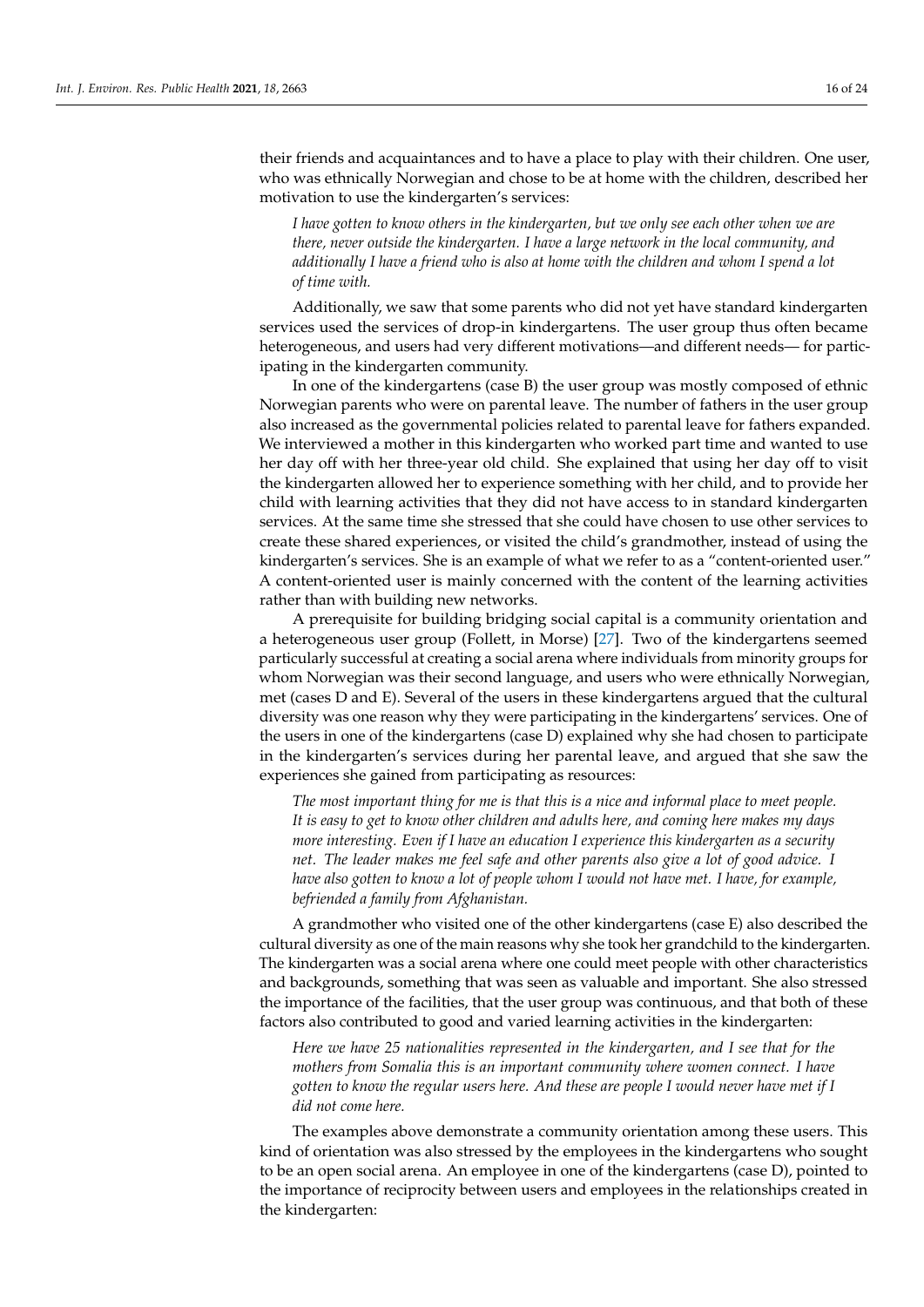*We must not forget that many of those who come here bring a lot of resources with them. They are eager to contribute, and they have something to contribute. It is not just us who give something here.*

It was mainly three of the kindergartens (cases D, E, and F) that succeeded in recruiting heterogeneous user groups. In the other kindergartens we saw that the user groups were much more homogenous. This was—as discussed earlier—a result of the localization of the kindergarten, and in some cases it was also a result of informal processes of self-recruitment to user groups. One employee in one of the kindergartens that had a heterogeneous user group (case F) explained how these processes unfolded, and that the kindergarten tried to adjust its learning activities to the composition of the user group, all with a goal of creating bridging kinds of communities:

*They (the users) have recruited each other, like, "I know a mom, can she also come?" So it works like the jungle telegraph. We do not think of this as a service only for users with Norwegian as a second language, but we adjust our activities to the users that come here. When users that have Norwegian as their second language come, we focus more on Norwegian language and culture, and we try to be a "bridge builder" into Norwegian society. But we provide a space for everybody here* . . .

Networks were also built into kindergartens with more homogenous user groups (cases A, B, and C). The users in these kindergartens valued the kindergarten as a social arena, one where they could meet people who were similar to themselves, and people who had the same language and background. One mother explained, *"There are so many people here that I share things with. I meet other Muslims and we have common values and a similar background."* Others experienced that language barriers made communication difficult, and that "cliques" often formed since in these kindergartens people tended to mainly initiate contact with the people they already knew or had something in common with. This kind of informal behavior among users thus contributed to the fact that relations in the kindergarten were mainly bonding kinds of relations—many had as their main motivation to maintain networks they had already established and relations that were close knit, rather than developing new networks in the kindergarten. This kind of informal behavior also impacted the ability to build a shared repertoire in the kindergarten. The kindergarten—as an organization—was often not able to break these patterns as they did not want to reject or turn users away, so they tended to adapt to the user groups they had when they organized activities.

Despite the fact that employees in several of the kindergartens reported that most users were seeking to participate—they wished to participate in new networks and meet people who were different from themselves—we saw that this was also often not the case. Even if the personnel in the kindergarten have a goal of offering services that contribute to integration, this does not happen if the users do not have an interest in, or motivation to, partake in building complementary communities [\[26\]](#page-23-12). If the users do not participate in the mutual commitments that the organization seeks to establish (e.g., speak and learn Norwegian, participate in activities, build new networks), the organization is not able to realize the ambition of building an inclusive community. For example, we saw that several of the ethnic Norwegian users saw the kindergarten as a place for "others" if the percentage of minority users was high. One ethnic Norwegian mother described the reputation of one of the kindergartens with a heterogeneous user group as *"a place for foreigners who do not have anywhere else to go* . . . *and there are a lot of older children there."* When these informal patterns develop potential users also create understandings or stereotypes of the kindergarten, which again serve to strengthen the self-recruitment of users who seek bonding kinds of communities. In kindergartens where these dynamics of self-recruitment were present—despite the fact that the kindergarten described itself as "open"— a closed arena developed, with limited possibilities for networking. We also saw that majority users, who most often were ethnic Norwegians, saw the kindergarten as a place where they could spend time with their young children. However, drop-in kindergartens also had as their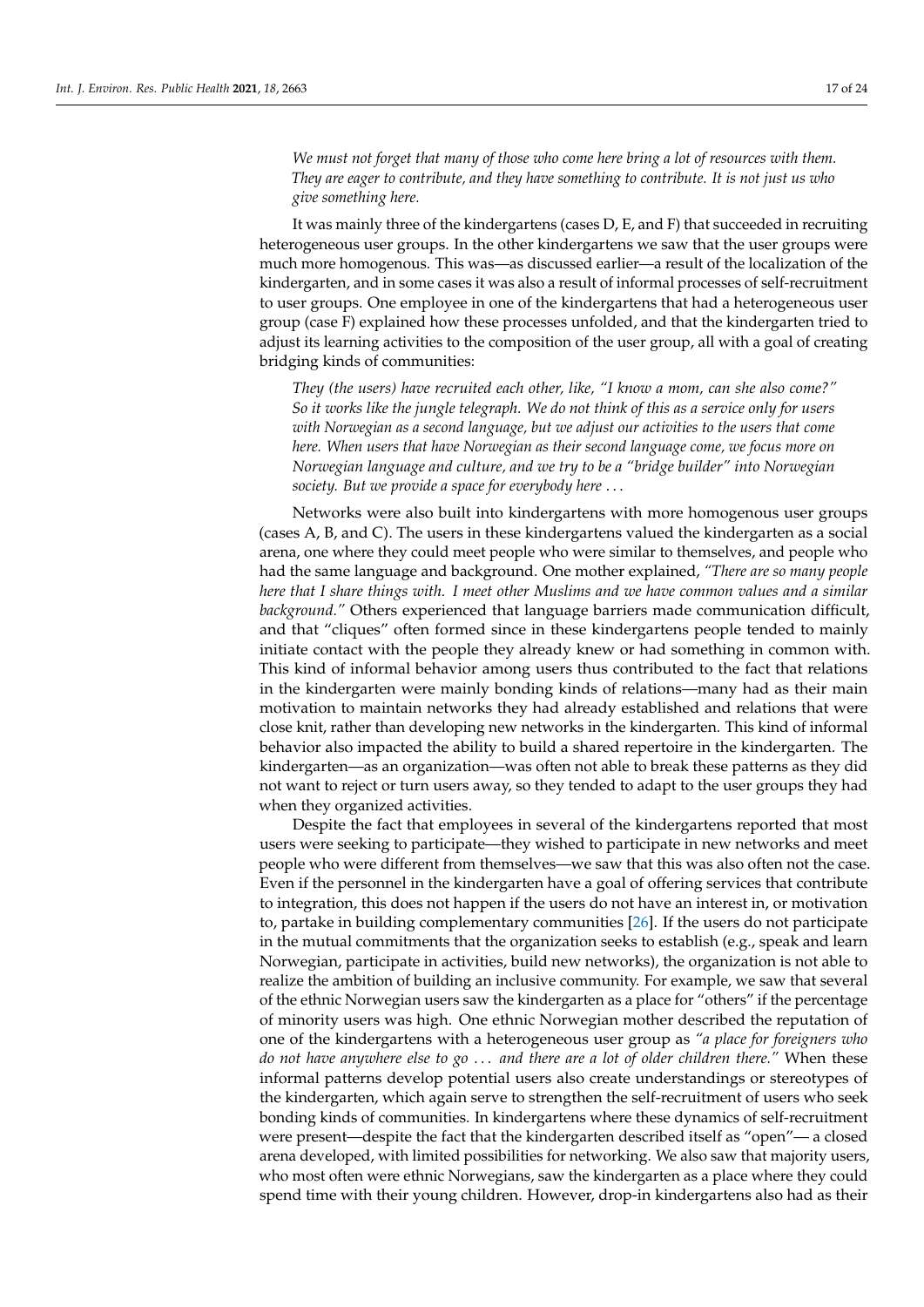ambition to provide activities for older children, in order give them access to programs that are similar to standard kindergarten services prior to them starting school, and thus making the transition into standard kindergarten services easier. As a result, there was a tension between the ambition that drop-in kindergartens had—to include minorities and older children—and how many majority users saw the kindergarten services—as an offering for the youngest children where the parents could also meet people similar to themselves.

The composition of the user group was crucial for the possibilities for building bridging relations. In sum, we saw that the users contributed to reproducing particular kinds of relations and networks. The participants did this through their practice, and by maintaining or segmenting understandings of the reputation of a kindergarten. When users, and the surrounding community, defined the kindergarten as a place for a certain kind or kinds of groups, they contributed to reinforcing stereotypes such as, "This is not a place for my child and me." The fact that a lot of majority users also had a content- and customerfocused attitude to the kindergartens' services, or that they mainly sought a community "of their own," challenged the kindergartens' ability to build bridging networks, even in kindergartens that had an explicit ambition of being open and inclusive.

Employees were also a part of the organization's participants. Employees and their work conditions impacted how communities and networks were built. The resources the employees had to work with were of particular importance, and the ratio of employees to users affected the ability to build bridging social capital. One common feature of all these kindergartens was that they had few employees. Several of the employees described that they were extremely busy, and that they often felt unable to set aside enough time to work on building networks. Many users also meant that the everyday life in the kindergarten was hectic, and that it was difficult to arrange common pedagogical activities. Many also experienced that it was challenging to facilitate networking and community building when a lot of individual users needed their attention and advice.

The competence of the employees also affected whether they focused on networking and community building. All of the kindergartens were run by kindergarten teachers who had an education in childhood education. Some employees in these kindergartens did, however, combine their job with other jobs they held or were additionally doing other tasks for the owner's organization. In three of the kindergartens (cases D, E, and F) employees also worked for other municipal health or social services, which eased the kindergartens' collaboration with these services. The fact that employees had different backgrounds and tasks they filled did, however, affect whether their focus was on building social networks. Kindergarten teachers were mainly concerned with providing pedagogical activities that could help build community, and with using language training as a tool by which to do this, whereas those working with health and child protective services were more concerned with the users' social and health challenges. We found that employees in the kindergartens that focused on integration and inclusion were, however, also focused on collaborating with other institutional services that could follow up with families that were in need of other welfare services.

In sum, we saw that different organizational designs impacted whether the kindergartens built bridging forms of social capital (Table [2\)](#page-18-0). Our analysis shows that certain organizational features of kindergartens are of particular importance for the building of social capital—the kindergarten's profile, the kindergarten's learning activities, and the composition of the user groups. These features also co-interact—it is, for example, not sufficient that the owner has a goal of inclusion and integration for the kindergarten (as in case C) if the composition of the user group is too homogenous. At the same time, the localization of the kindergarten—several of the kindergartens are located in the center of a smaller city—and co-location with other services make it easier to recruit heterogeneous user groups (cases D, E, and F). The fact that several of the kindergartens emphasized community-oriented activities, and marketed themselves in ways that attracted a more varied group of users, contributed to their success in producing bridging forms of networks between users.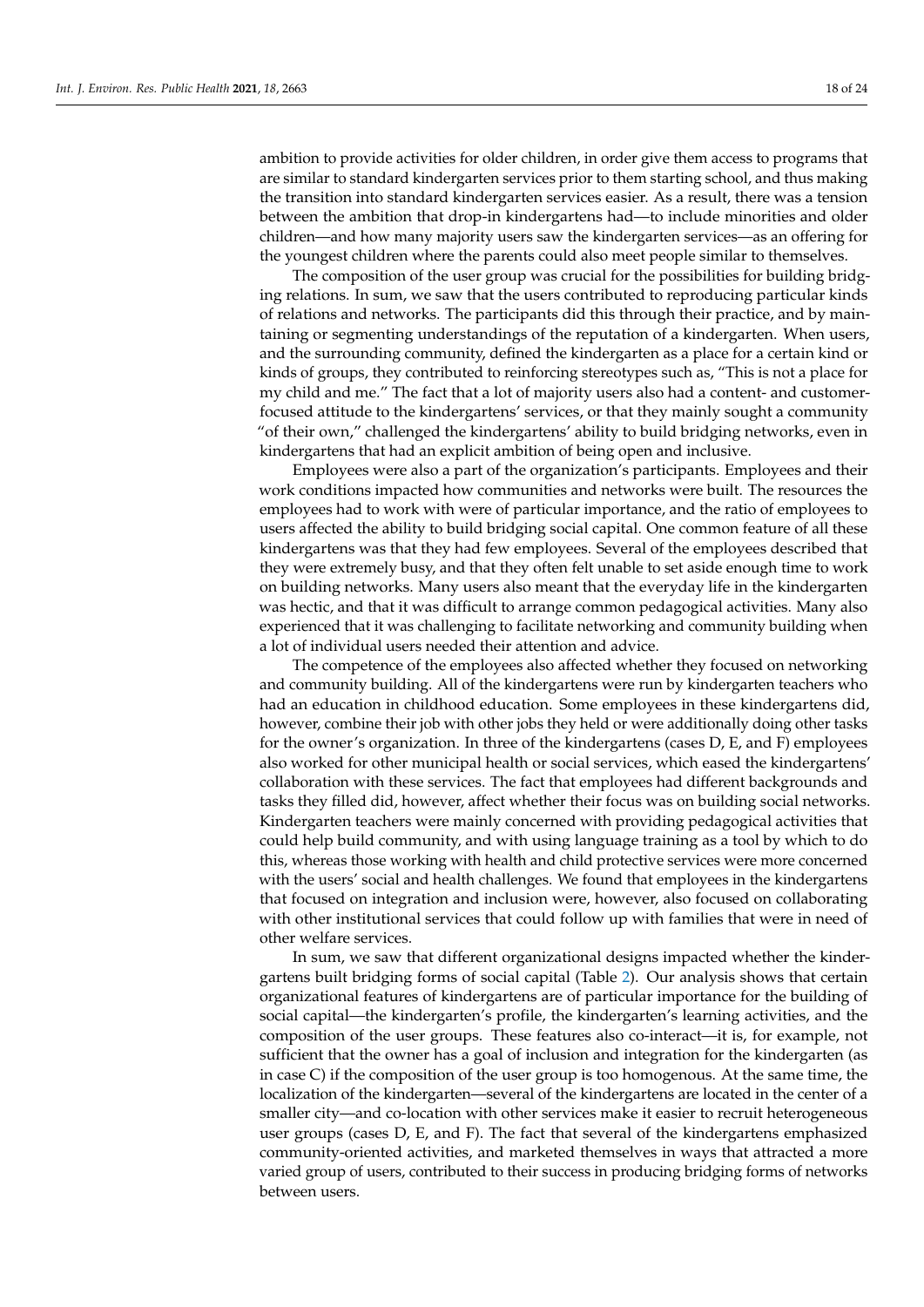<span id="page-18-0"></span>

|        | Ownership                                      | Profiling                                                                                                                                                                                  | Localization                                                                                             | <b>Pedagogical Focus and Content</b>                                                                                                                                                                                                                                                                      | Participants                                                                                                                                                                                                                                |
|--------|------------------------------------------------|--------------------------------------------------------------------------------------------------------------------------------------------------------------------------------------------|----------------------------------------------------------------------------------------------------------|-----------------------------------------------------------------------------------------------------------------------------------------------------------------------------------------------------------------------------------------------------------------------------------------------------------|---------------------------------------------------------------------------------------------------------------------------------------------------------------------------------------------------------------------------------------------|
| Case A | Private, voluntary,<br>non-profit organization | Emphasis on the values of the<br>non-profit organization, focus on<br>recruitment to the organization.                                                                                     | Co-located with the organization,<br>shared facilities, rural.                                           | Knowledge of nature, agriculture, and<br>animals.<br>Common activities arranged where children<br>and adults participate. Focus on experiences.                                                                                                                                                           | Predominantly ethnic Norwegian users,<br>parents on maternity/paternity leave,<br>majority of mothers, parents with<br>connections to the labor market.                                                                                     |
| Case B | Private, museum                                | The kindergarten services are<br>supported by and are supposed to<br>support the museum's activities. Focus<br>on familiarizing children and parents<br>with local history and traditions. | Co-located with a local historical<br>museum, located in the center of<br>one district in a larger city. | Knowledge of local history and local<br>traditions.<br>Playing and learning in a historical setting.<br>Focus on experiences.                                                                                                                                                                             | Predominantly ethnic Norwegian users,<br>as well as some users with higher<br>education from other countries affiliated<br>with a university community.                                                                                     |
| Case C | Private, congregation                          | A social meeting place, focus on meals<br>and socializing, also provide an<br>evening-based service.                                                                                       | Co-located with a community<br>house, placed in a neighborhood in<br>a suburb of a larger city.          | Provide meals and non-organized play time.<br>Little focus on organized activities, ad hoc<br>organized activities occur.<br>Ambition of bridging the gap between<br>minority groups and ethnic Norwegians, and<br>integrating non-ethnic Norwegians into<br>Norwegian society.                           | Homogenous user group, predominantly<br>from one ethnic minority, users seek the<br>services of the kindergarten for<br>community building.                                                                                                 |
| Case D | Municipality                                   | A meeting place that caters to various<br>users, the city in miniature                                                                                                                     | Co-located with a kindergarten,<br>placed in the center of a smaller city                                | Provide non-organized play time and<br>activities focused on language learning for<br>both children and adults. Ambition to see and<br>hear every user. Arrange activities for parents<br>in addition to and outside of the<br>kindergarten's opening hours.<br>Focus on parental mentoring and guidance. | Heterogeneous user group, a significant<br>amount of users with minority<br>background. Parents, grandparents, and<br>users without connections to the<br>labor market.                                                                     |
| Case E | Municipality                                   | Focus on prevention—preventive<br>health and social services-and<br>social inclusion.                                                                                                      | Co-located with a health center,<br>placed in the center of a<br>smaller city.                           | Common and organized activities with an<br>emphasis on language development and play.<br>Focus on activities that require collaboration<br>and interaction.                                                                                                                                               | Heterogeneous user group, significant<br>amount of users with minority<br>background, several users are not<br>connected to the labor market and are<br>encouraged to participate in the services<br>of the kindergarten to build networks. |
| Case F | Municipality                                   | Focus on how to build competence<br>among parents and on how to recruit<br>users into other social<br>arenas/familiarize users with other<br>social services.                              | Co-located with a health center,<br>placed in the center of a larger city.                               | Focus on non-organized play and music as a<br>way to build language competence for users.<br>Arrange theme days and lectures for parents<br>on various topics related to children's<br>development and parental capacity.<br>Focus on parental mentoring and guidance.                                    | Diverse and heterogeneous user group,<br>most of the users have minority<br>background. Users have sought out the<br>services of the kindergarten due to the<br>content and multicultural nature of<br>the services.                        |

**Table 2.** Organizational features of drop-in kindergartens.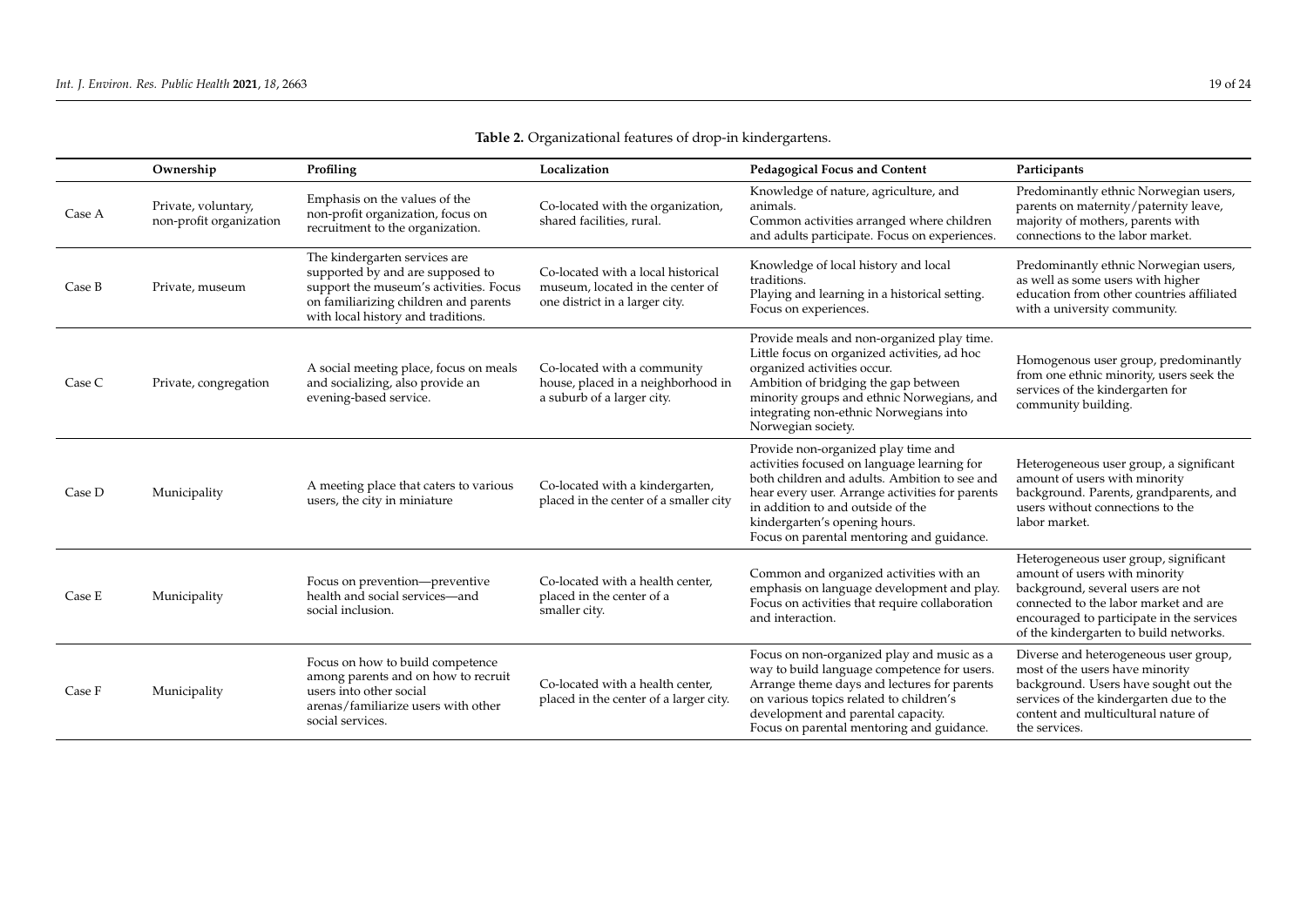## **5. Discussion**

## *Organizations and Social Capital*

We used Wenger's approach to organizations [\[26\]](#page-23-12), and found that the kindergartens developed different kinds of communities with different prerequisites for building new networks. We saw the contours of two different types of organizations. Some of the kindergartens had a clear profile, and their profile reflected the goals of their owner's organization. These kindergartens we referred to as "profiling organizations" (cases A and B). In these kindergartens the marketing of services was influenced by the owner's goals, and this affected which learning activities the kindergarten focused on, as well as the composition of their user groups. The user groups in these kindergartens were more homogenous and the communities that were built were primarily bonding—or overlapping—communities. Other kindergartens focused on inclusion, and we referred to these as "inclusionary organizations" (cases C, D, E, and F). The inclusionary organizations all had as their goal to be a gatekeeper to society and to facilitate networking. The employees in these kindergartens emphasized building bridging forms of community through learning activities that focus on mutual participation and shared repertoire. The user groups in these kindergartens were more heterogeneous, which was often more demanding to organize, but which also made possible the building of bridging (and complementary) communities.

The composition of the user group was the single most important factor affecting the learning activities in kindergartens and whether these activities contributed to building bonding or bridging forms of communities. If the user group was homogenous, common activities often contributed to strengthening the community and networks among users who were already in networks with each other, or who shared similar characteristics and backgrounds. In kindergartens where the user groups were heterogeneous, common activities contributed to a larger extent to the building of new networks, and to the building of bridging forms of social capital. When users' motivation was to seek out new communities, this also affected their motivations to participate in new networks and to engage in the types of communities of practice that the kindergartens represented.

The users were key actors who shaped the communities and forms of capital that were built. A heterogenous user group is thus a prerequisite for building bridging forms of social capital. It is, however, important that users with resources and networks be willing to include others in their networks. We saw that parents that related to the kindergarten as customers shopping for different services and activities for their children. This led to a fluidity in their relationship with the kindergarten; they came and went and were interested in the experiences that the kindergarten could provide rather than in the community or network they participated in. The users' motivation for using the kindergarten services thus also becomes an important prerequisite for building bridging forms of social capital. In kindergartens where strong bonding communities existed we saw a dynamic that often served to exclude those who were different, and that challenged the kindergarten's ambition to be inclusive. "Unruly" users thus represented a challenge to the organization in reaching its goals.

Follett pointed to the importance of a "community-oriented attitude" in creating full participation and inclusion [\[27\]](#page-23-13). Several of the kindergartens in our study had users with a "content-oriented attitude"—they were often concerned with the content of the learning activities, and sought out a service that would benefit their own children. This attitude is also an expression of an individual focus that challenges the kindergarten's effort to build community. Our analysis shows that the profiled organizations more often attracted content-oriented users, and that these kindergartens also focused on providing unique experiences and pedagogical content as a conscious strategy for recruiting users and for surviving in a competitive market. Kindergartens that were oriented towards content rather than community ended up recruiting more homogeneous user groups, as users with similar preferences were drawn to kindergartens with a particular profile.

This begs the question of whether more competition in the kindergarten sector contributes to an increasing segmenting of user groups. In combination with an increase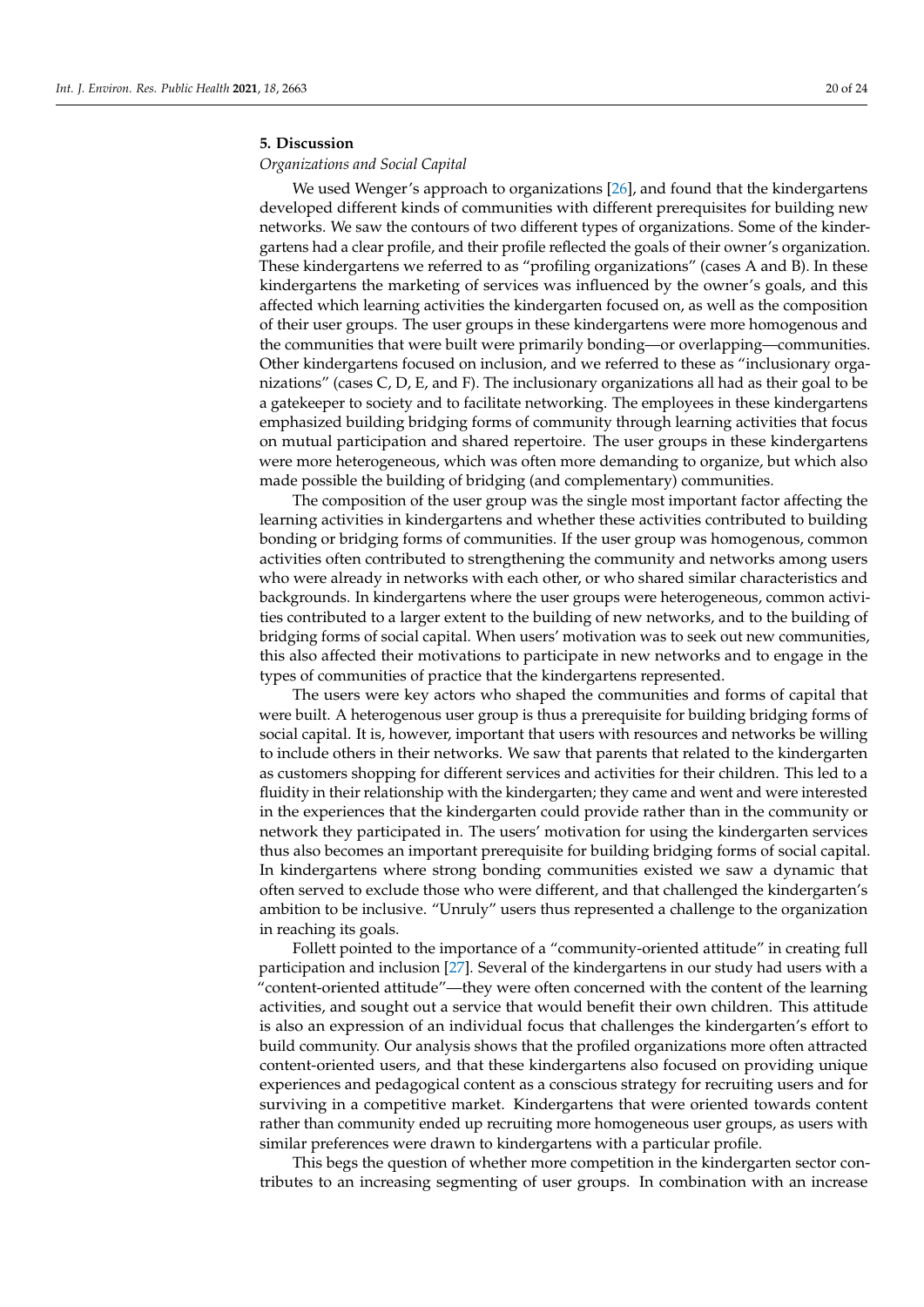in content-oriented users who mostly relate to the kindergarten as customers, this can lead to the fact that children with similar social backgrounds are grouped together in profiling organizations. If users to a greater extent relate to the kindergarten as a service provider, rather than as an arena for social interaction and community building, this can also challenge overarching political and social goals of kindergartens building inclusive communities. Recruiting users from neighborhoods where everyone has a similar social and cultural background leads to segregation of user groups and makes it difficult to build inclusive communities. Another question is whether segregation of user groups into different types of kindergartens with different services will challenge the goal of providing equal service offerings for all children.

Wenger pointed to the importance of a shared repertoire for building communities in organizations [\[26\]](#page-23-12). In the cases where the kindergarten recruited users with similar backgrounds, they already shared a repertoire prior to coming to the kindergarten (e.g., they spoke the same language or had similar cultural values). The kindergarten did not, in these cases, contribute to building new communities, but rather to maintaining and reinforcing networks that were built outside of the kindergarten. In kindergartens with heterogenous user groups—and where users had a community-oriented attitude —the focus was on building new networks and communities with a diverse, but shared, repertoire. The composition of the user group is thus critical to a kindergartens' ability to be able to produce inclusive communities and bridging forms of social capital. Drop-in kindergartens provide a service that is organized according to the drop-in principle, which facilitates the creation of fluid communities. Some users drop by occasionally, whereas others are regulars. At the same time employees and many users want the kindergarten to stay in business, and they want to maintain the services, as it is a service and community they value.

Wenger stressed the need for mutual commitments as a prerequisite for building communities inside organizations [\[26\]](#page-23-12). We found that kindergartens varied in their ability to produce community-oriented practices. The users were important mediating actors; they participated actively in the production of various forms of community. At the same time learning activities were key to creating communities, and worked as a mediating mechanisms by contributing to a sense of belonging and fellowship between participants with various characteristics. The localization of the kindergarten—and the degree of co-localization with other services—also impacted whether the kindergarten had the prerequisites for building bridging forms of networks. Kindergartens that were co-located with other welfare services had more resources, which facilitated the building of bridging forms of networks. They often referred users to other services, and other services referred their users to the kindergarten, with the result that the kindergarten recruited more heterogenous user groups. Kindergartens that shared facilities with other services more often collaborated with these services on developing programs and activities. The users mediated these processes—they were co-producers who actively partook in the work of kindergartens and users' motivations affected the kindergartens' ability to build bridging forms of social capital. In the kindergartens where user groups were heterogenous—and where the users had a community-oriented attitude—bridging networks were built. In kindergartens where user groups were homogenous —or where a heterogenous user group existed but their motivation was mainly content- and consumer oriented—bonding networks were maintained, and few new networks were built. Communities in these kindergartens—despite the fact that they had an ambition to be inclusive—were experienced by users as divided and exclusionary.

We saw that the bonding networks were not diverse—that most of their participants were individuals with shared characteristics—and that as a result, they did not contribute to the building of the kinds of inclusionary communities that many kindergartens seek to build. Bonding networks did build communities, but these were often non-inclusive, and they often did not provide participants with access to increased resources for mobility. Bonding networks thus often ended up building and reinforcing (often marginalized) sub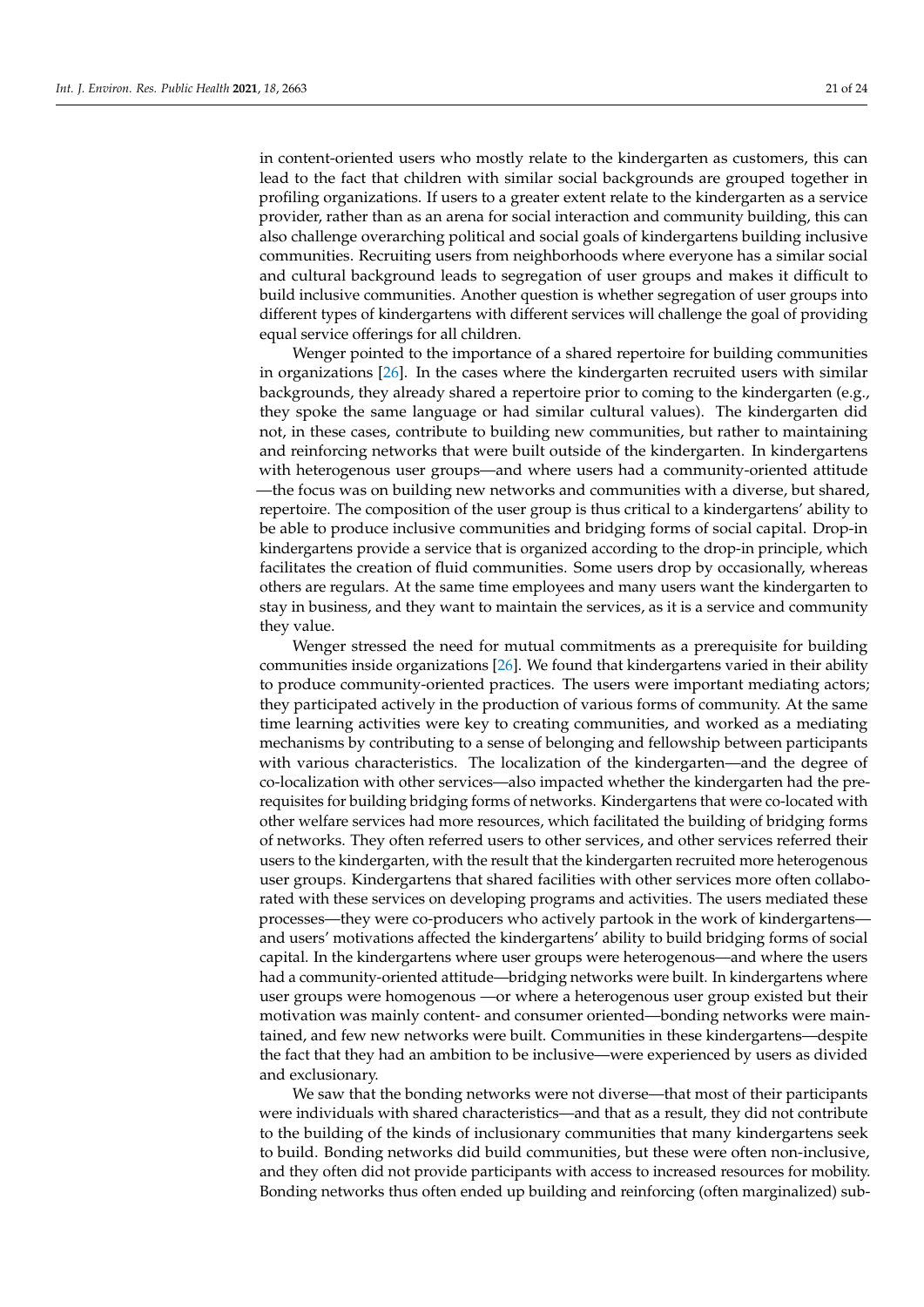cultures rather than inclusionary communities. For groups that are already marginalized, these subcultures can be more destructive than helpful, as they do not help build trust between groups, or trust to other welfare-providing institutions. One could, of course, argue that bonding networks are a prerequisite for bridging networks, and that the relationship between bonding and bridging networks could be explored further. Our purpose in this article, however, was to look at whether the communities that exist in the different kindergartens resemble bonding or bridging forms of community. Whether the development of bonding forms of community in kindergartens can contribute to participants partaking in bridging forms of networks outside the kindergarten —and thus to integration on a societal level—is an important question, but not one we have the appropriate kinds of data to answer in this study.

We did, however, see that in order to build inclusive communities of practice, the organization has to focus on building bridging forms of networks, and at the same time the users have to participate and activate the social capital they get access to in kindergartens. Our analysis has shown that several organizational features of kindergartens contribute to the building of social capital, but that the building of inclusionary and bridging forms of networks require that participants participate in practice-based networks where participants partake in common—and learning-based—activities.

#### **6. Conclusions**

In this article, we use drop-in kindergartens as a prism for studying how organizations build bridging forms of social networks. Drop-in kindergartens are one of many organizations—or organized services—that have as their purpose to promote social inclusion and to be an open social arena—accessible to all. These kinds of initiatives are encouraged by the government and are seen as important tools that can be used to promote voluntary activity, social integration, and the building of social networks that contribute to the common good [\[38\]](#page-23-24). Our findings reinforce the idea that drop-in kindergartens are important institutions that both promote and build social capital, and serve to include and integrate marginalized populations into Norwegian society.

We found that kindergartens varied according to how successful they were at creating community-building arenas. In some of the kindergartens we saw that bonding forms of social capital were reproduced, whereas in others they focused on facilitating the building of new communities and bridging forms of social capital. Bridging forms of networks have a larger capacity to promote social mobility and provide access to other forms of capital. As we saw from our analysis, some features of the kindergartens were of particular importance for the building of bridging social capital—the kindergartens' pedagogical focus and common learning activities, and the composition of their user groups. These features we understood as key formal features of an organization's design. We also discussed how these features co-interacted with other organizational features to create different dynamics —or mechanisms—that explain how bonding and bridging forms of capital are built in drop-in kindergartens. More research on how various organizations facilitate networking and the building of bridging communities would provide a deeper understanding of social capital as a phenomenon and also provide us with a deeper understanding of which organizational conditions are necessary for building bridging forms of social capital in other welfare-producing organizations.

Our findings pointed to the relationship between the organization and its environment. Seeing organizations as open systems made us aware of the importance of users and their motivations. Networks are produced and reproduced in user groups, and we saw that informal processes among users play a crucial part. Users' motivations for building community and partaking in institutional initiatives are also key. Organizations thus, to a large extent, depend on users' motivations for, and attitudes towards, participation. Some users come to the social arena with a content- and consumer-oriented attitude, rather than a community-oriented attitude, and this attitude is reinforced in organizations that focus on particular market segments. Research should examine further how citizens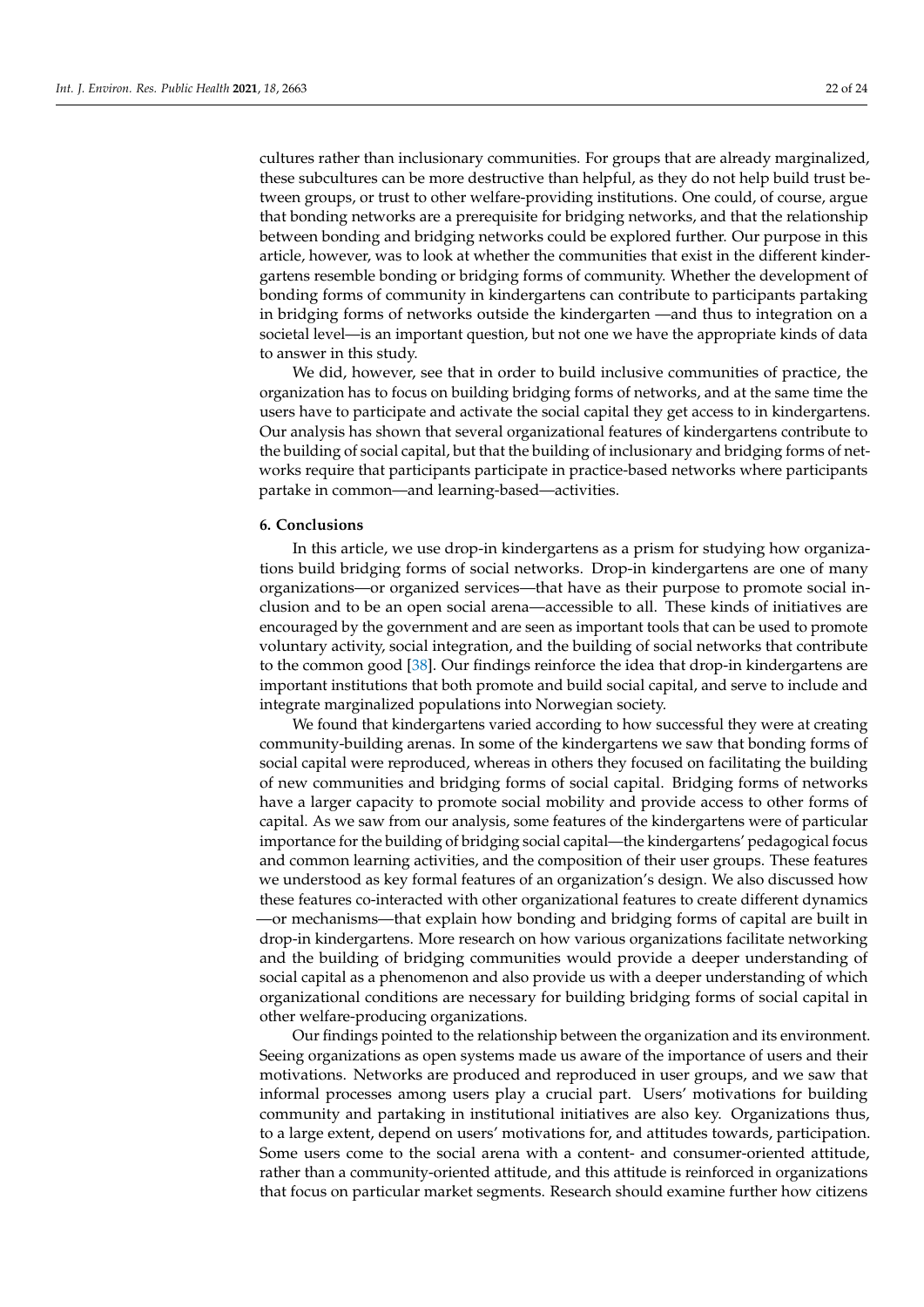interact with similar organizations and community-oriented initiatives, and how users' motivations impact which kinds of networks are built. Research should also critically examine whether initiatives contribute to the leveling, or the reproduction, of inequality. Future research should also focus on understanding how organizations' profile and motives impact their abilities to build social capital. We found that kindergartens that had a contentoriented profile were able to attract users, and thus had a competitive advantage on the market. At the same time, however, kindergartens with such profiles recruited more homogeneous user groups, and thus were often less successful at building bridging forms of networks. The question of whether the networks that are built in kindergartens extend and provide benefits beyond the immediate provision of service should also be explored further. Unfortunately, our data did not allow for this, although many of our informants claimed that they acquired access to extended networks through their kindergarten community. The importance of these networks in providing access to key networks with resources and power—to the labor market or to important arenas where decisions are made—should be explored further.

We argue that this study can inform studies of other organizations with similar goals to create open social arenas and facilitate the building of inclusive forms of community. One limitation of our study is our sample, which is small and representative of only one limited part of the public sector. We recommend that more studies be done in other welfare-producing organizations—both public and private—that have as their goal to build bridging forms of networks and social capital.

**Author Contributions:** The first author, B.I.V., has been responsible for writing and preparing the final version of the article, and for responding to reviewers comments. The first author, B.I.V., and the second author, E.B.L., have both contributed to the gathering and the analysis of the data, and the writing of earlier drafts of the article. All authors have read and agreed to the published version of the manuscript.

**Funding:** This research has received no external funding.

**Institutional Review Board Statement:** The study was conducted according to ethical guidelines, and approved by the Norwegian Centre for Research data (NSD, approval code number: 36537, approved January 2014).

**Informed Consent Statement:** Informed consent was obtained from all subjects involved in the study.

**Data Availability Statement:** The data presented in this study are available on request from the corresponding author.

**Conflicts of Interest:** The authors declare no conflict of interest.

#### **References**

- <span id="page-22-0"></span>1. Kunnskapsdepartementet. *Rammeplanplan for Barnehagen-Innhold og Oppgaver*; Kunnskapsdepartmentet: Oslo, Norway, 2017.
- <span id="page-22-1"></span>2. NOU. *Integrasjon og Tillit. Langsiktige Konsekvenser av Høy Innvandring*; NOU 2017: 2; Justis- og beredskapsdepartementet: Oslo, Norway, 2017.
- <span id="page-22-2"></span>3. Field, J. *Social Capital*; Routledge: London, UK, 2008.
- <span id="page-22-3"></span>4. Wollebæk, D.; Segaard, S.B. *Sosial Kapital i Norge*; Cappelen Damm Akademisk: Oslo, Norway, 2011.
- <span id="page-22-4"></span>5. Putnam, R.D. Bowling Alone: America's Declining Social Capital. *J. Democr.* **1995**, *6*, 65–78. [\[CrossRef\]](http://doi.org/10.1353/jod.1995.0002)
- <span id="page-22-11"></span>6. Putnam, R.D. *Bowling Alone: The Collapse and Revival of American Community*; Simon & Schuster: New York, NY, USA, 2000.
- <span id="page-22-5"></span>7. Ødegård, G. Bowling på Veitvet: Lenkende sosial kapital i et flerkulturelt lokalsamfunn. In *Sosial Kapital i Norge*; Wollebæk og Segaard, Ed.; Cappelen Damm Akademisk: Oslo, Norway, 2011; pp. 129–151.
- <span id="page-22-6"></span>8. Segaard, S. Sosial kapital og organisasjonstilknytning blant etniske minoriteter. In *Sosial Kapital i Norge*; Wollebæk og Segaard, Ed.; Cappelen Damm Akademisk: Oslo, Norway, 2011; pp. 0179–203.
- <span id="page-22-7"></span>9. Daro, D. Early Family Support Interventions: Creating Context for Success. *Glob. Soc. Welf.* **2016**, *3*, 91–96. [\[CrossRef\]](http://doi.org/10.1007/s40609-016-0048-2)
- <span id="page-22-8"></span>10. Daro, D. A Public Health Approach to Prevention: What Will It Take? *Trauma Violence Abus.* **2016**, *14*, 420–421. [\[CrossRef\]](http://doi.org/10.1177/1524838016658880) [\[PubMed\]](http://www.ncbi.nlm.nih.gov/pubmed/27580667)
- <span id="page-22-9"></span>11. Bulling, I. En mangfoldig møteplass. Åpen barnehage som integreringsarena. *Barn* **2017**, *2*, 73–87.
- <span id="page-22-10"></span>12. Bulling, I.S.; Berg, B. "It's our children" Exploring intersectorial collaboration in family centres. *Child Fam. Soc. Work* **2018**, *23*, 726–734. [\[CrossRef\]](http://doi.org/10.1111/cfs.12469)